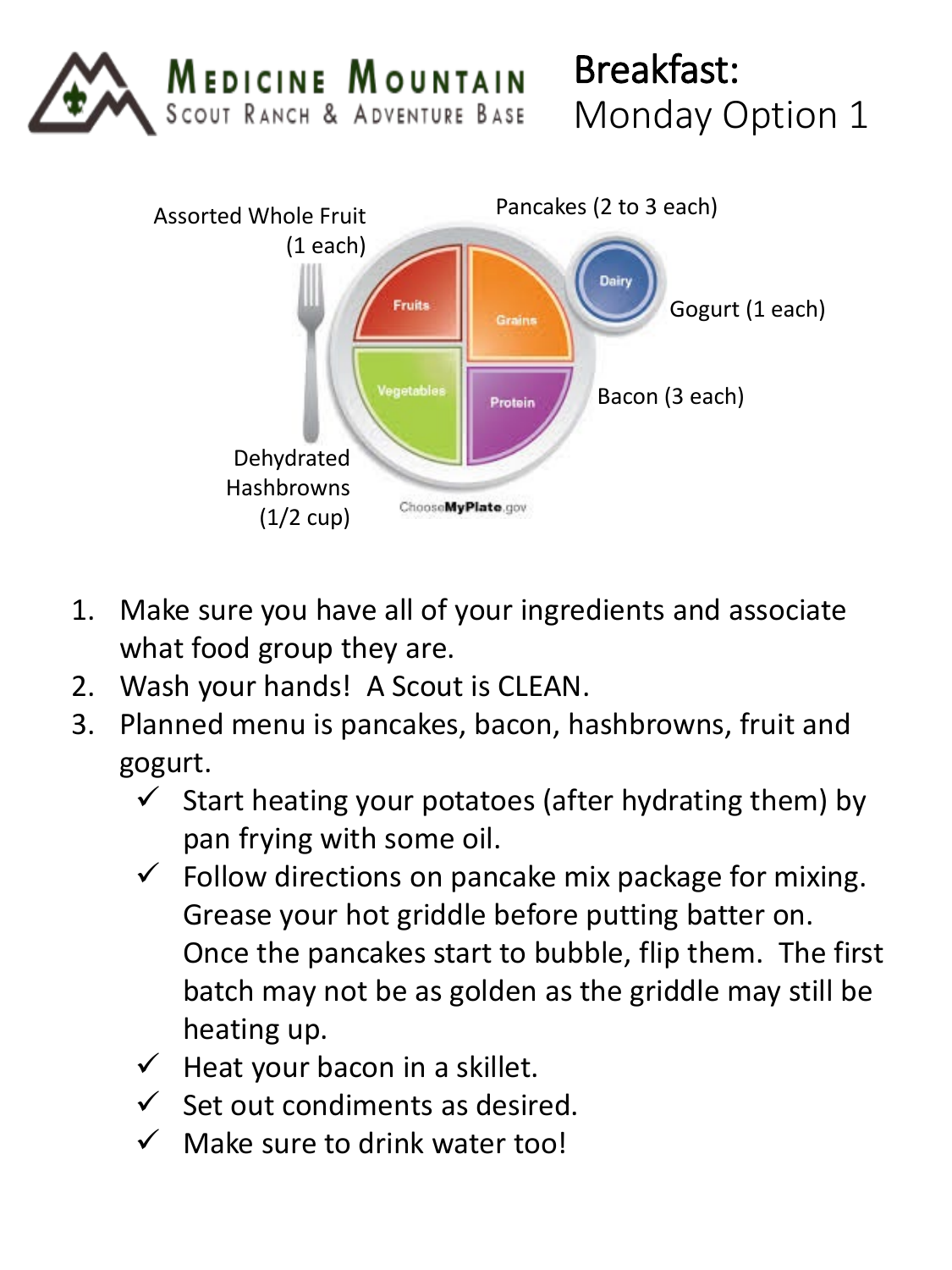

Breakfast: Monday Option 2



- 1. Make sure you have all of your ingredients and associate what food group they are.
- 2. Wash your hands! A Scout is CLEAN.
- 3. Planned menu is sausage links, french toast sticks, hashbrowns, fruit and gogurt.
	- $\checkmark$  Start heating the hashbrowns (after hydrating) by pan frying with some oil.
	- $\checkmark$  Heat sausage in a skillet.
	- $\checkmark$  Heat French toast on griddle.
	- $\checkmark$  Set out condiments as desired.
	- $\checkmark$  Make sure to drink water too!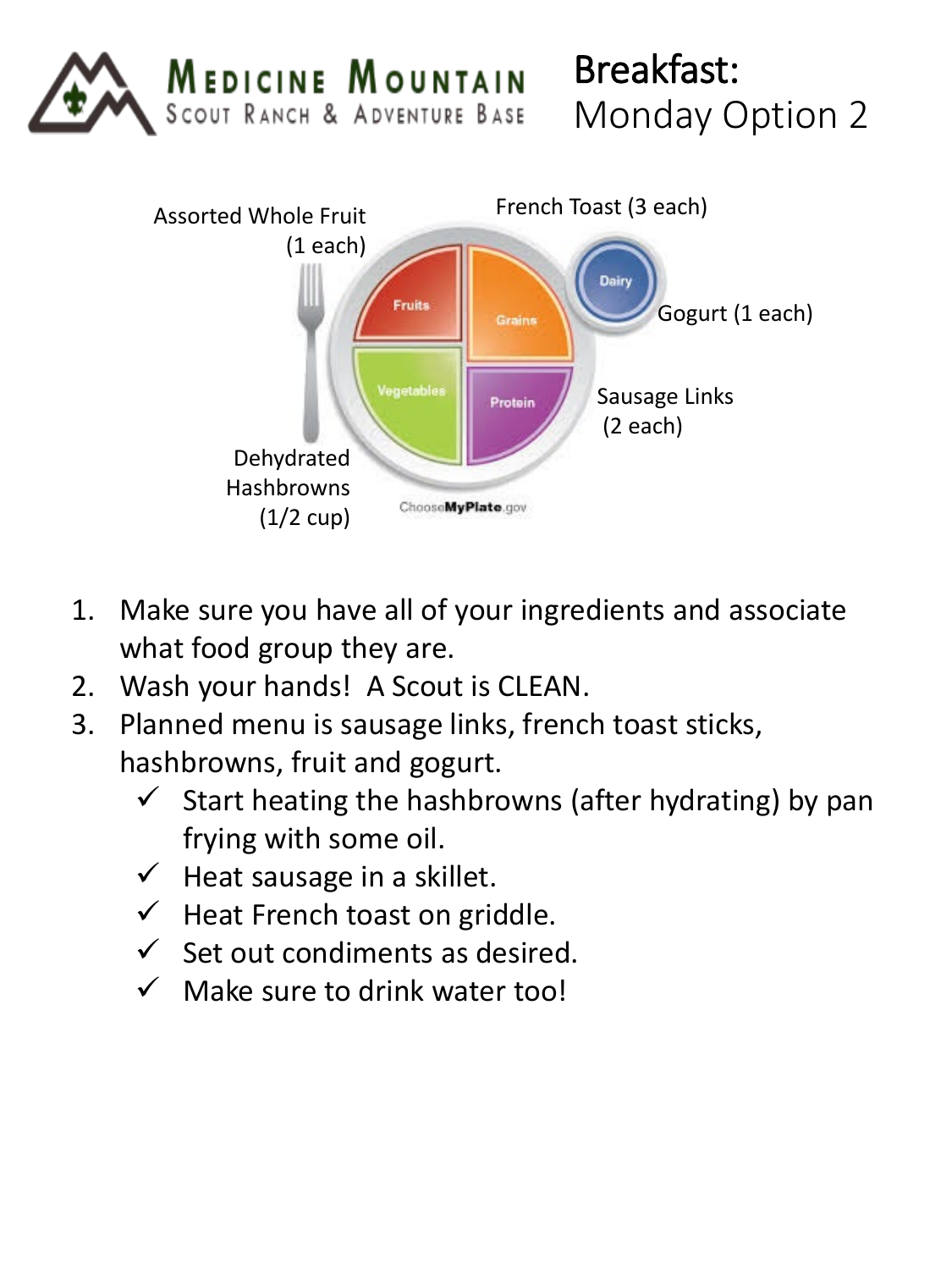

## Breakfast: Tuesday Option 1



- 1. Make sure you have all of your ingredients and associate what food group they are.
- 2. Wash your hands! A Scout is CLEAN.
- 3. Planned menu is biscuits and sausage gravy, diced potatoes, fruit and milk.
	- $\checkmark$  Start heating the potatoes by pan frying with some oil. Season to taste with salt, pepper or your troop's favorite spice.
	- $\checkmark$  Heat the sausage gravy in a pot. Stir continuously to prevent burning on the bottom of the pot.
	- $\checkmark$  You can heat the biscuits if desired. Split them in half before pouring gravy on. Portion is 1 ½ biscuits or 3 halves once split.
	- $\checkmark$  Set out condiments as desired.
	- $\checkmark$  Make sure to drink water too!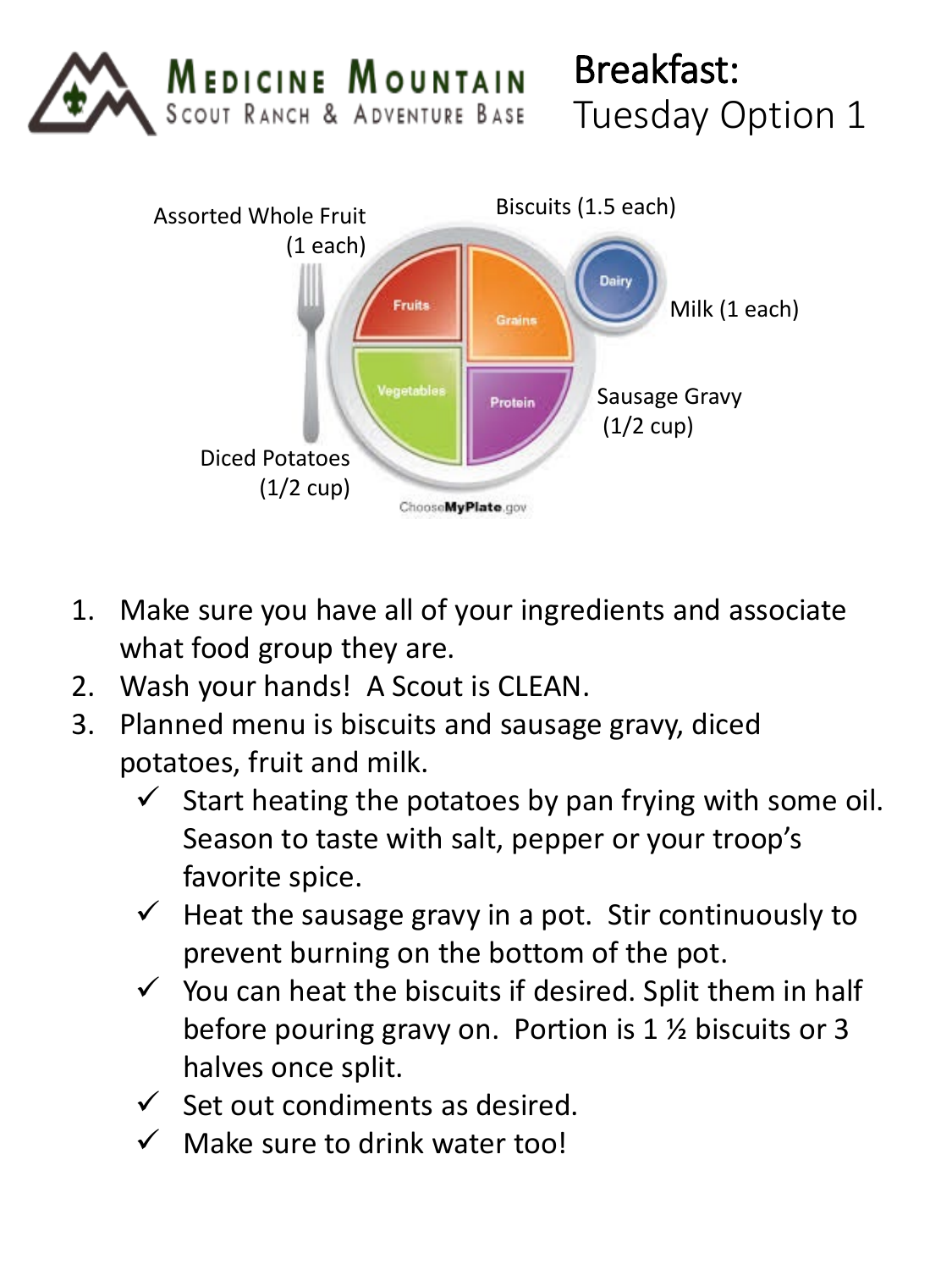



- 1. Make sure you have all of your ingredients and associate what food group they are.
- 2. Wash your hands! A Scout is CLEAN.
- 3. Planned menu is egg & cheese tacos, potatoes, fruit and milk.
	- $\checkmark$  Start heating the potatoes by pan frying with some oil. Season to taste with salt, pepper or your troop's favorite spice.
	- $\checkmark$  Crack eggs and whip them. On a heated griddle, cook eggs.
	- $\checkmark$  Place cooked egg and cheese in the middle of soft shell and fold in half.
	- $\checkmark$  Set out condiments as desired.
	- $\checkmark$  Make sure to drink water too!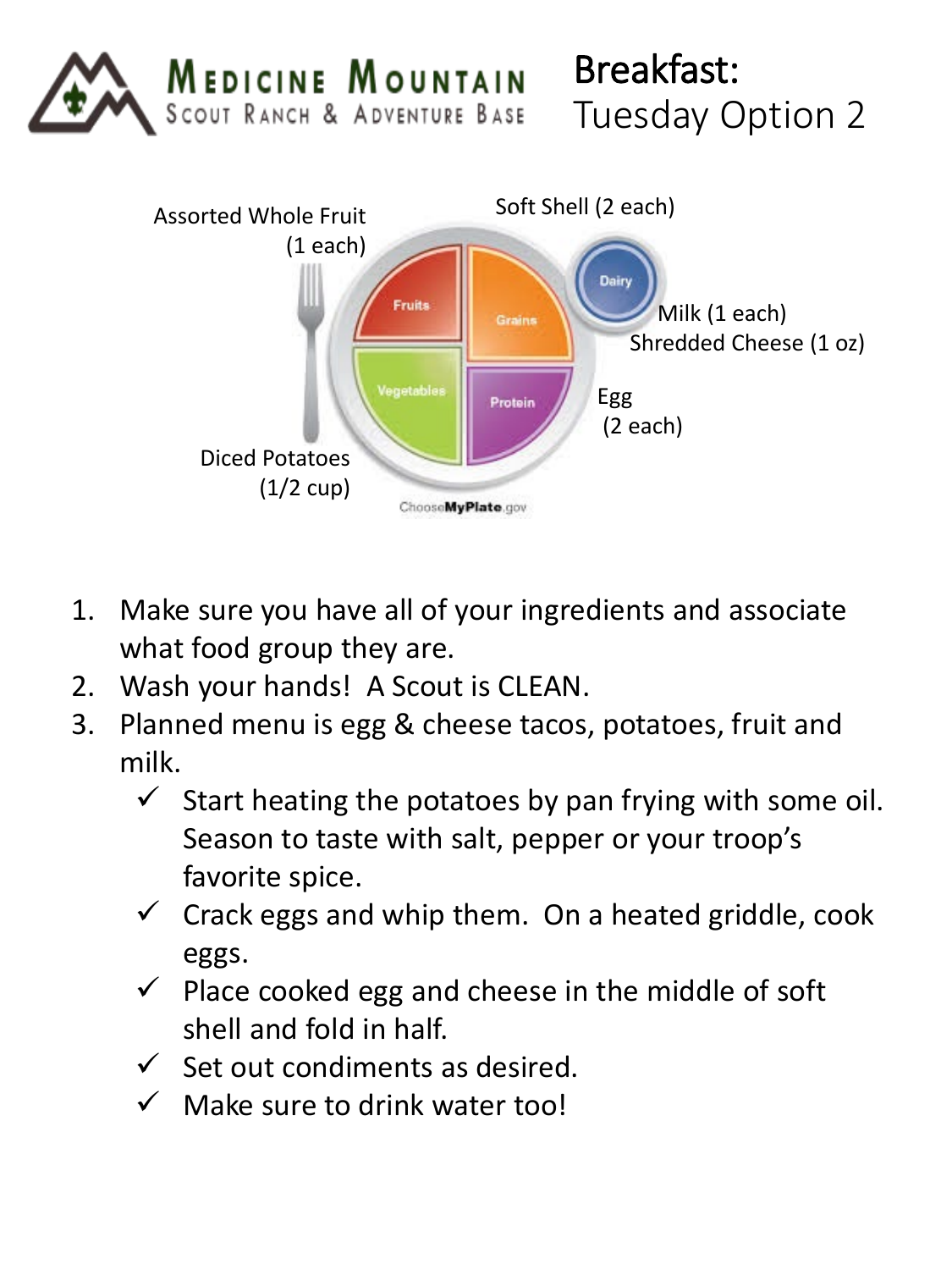

Breakfast: Wednesday Option 1



- 1. Make sure you have all of your ingredients and associate what food group they are.
- 2. Wash your hands! A Scout is CLEAN.
- 3. Planned menu is bacon, french toast sticks, hashbrowns, fruit and gogurt.
	- $\checkmark$  Start heating your potatoes by pan frying with some oil. Season to taste with salt, pepper or your troop's favorite spice.
	- $\checkmark$  Heat Bacon in a skillet.
	- $\checkmark$  Heat French toast sticks on griddle.
	- $\checkmark$  Set out condiments as desired.
	- $\checkmark$  Make sure to drink water too!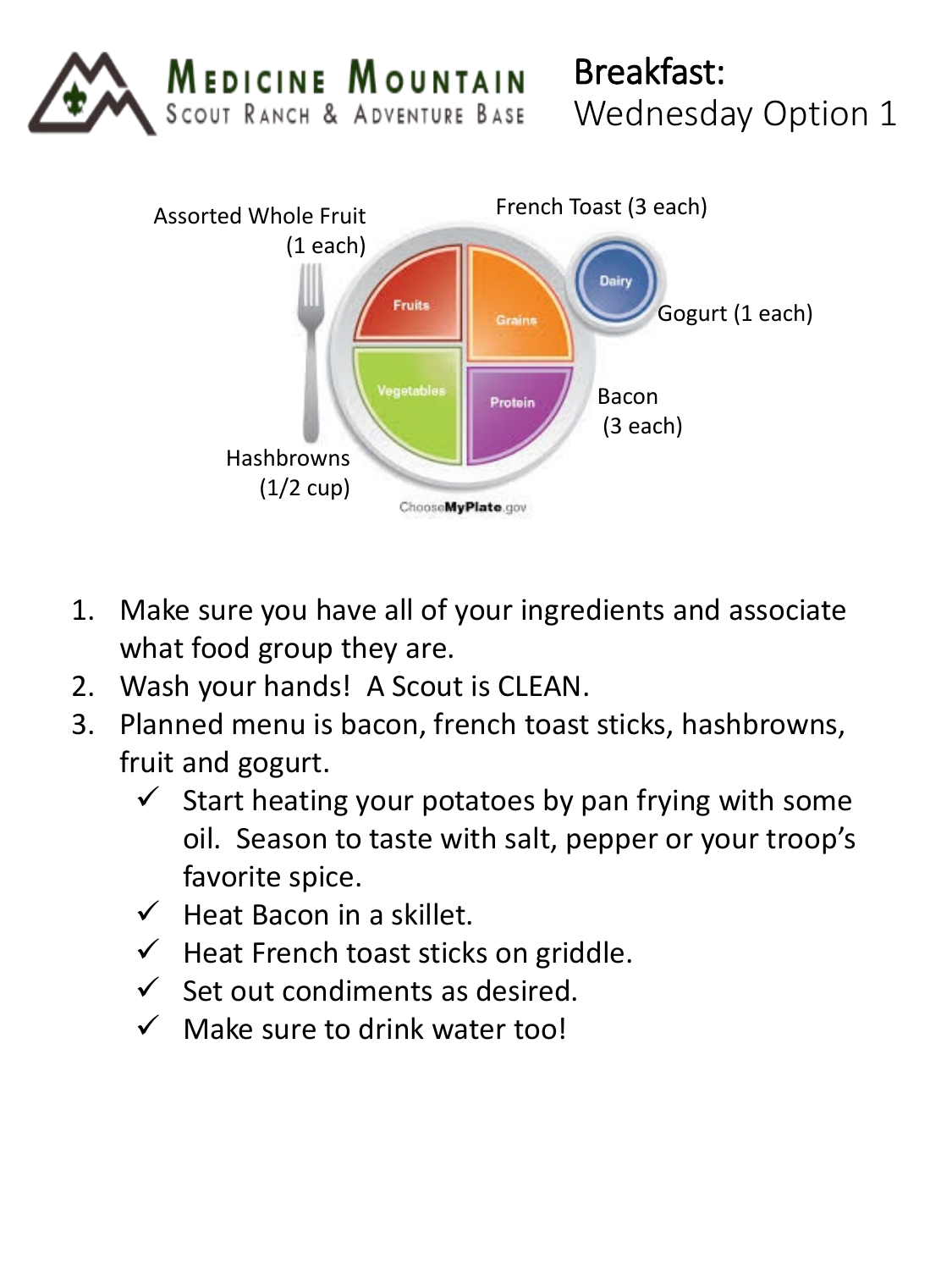

Breakfast: Wednesday Option 2



- 1. Make sure you have all of your ingredients and associate what food group they are.
- 2. Wash your hands! A Scout is CLEAN.
- 3. Planned menu is egg and cheese muffin sandwich, hashbrowns, fruit and gogurt.
	- $\checkmark$  Start heating your potatoes by pan frying with some oil. Season to taste with salt, pepper or your troop's favorite spice.
	- $\checkmark$  Prepare eggs as your troop desires.
	- $\checkmark$  Toast your muffin on the griddle if desired. Place 1 egg and 1 cheese slice per muffin.
	- $\checkmark$  Set out condiments as desired.
	- $\checkmark$  Make sure to drink water too!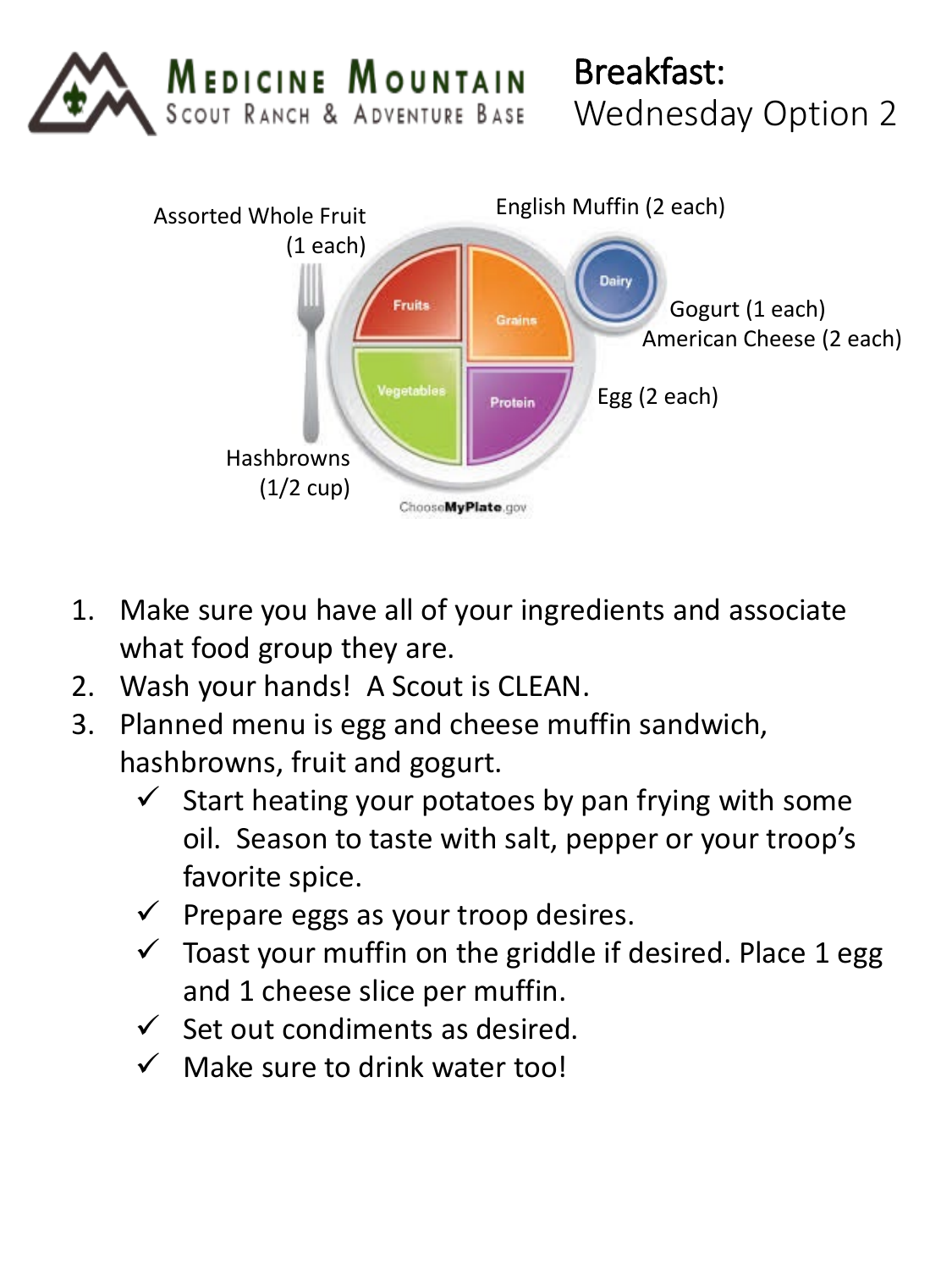

## Breakfast: Thursday Option 1



- 1. Make sure you have all of your ingredients and associate what food group they are.
- 2. Wash your hands! A Scout is CLEAN.
- 3. Planned menu is pancakes, sausage, diced potatoes, fruit and milk.
	- $\checkmark$  Start heating your potatoes by pan frying with some oil.
	- $\checkmark$  Follow directions on pancake mix package for mixing. Grease your hot griddle before putting batter on. Once the pancakes start to bubble, flip them. The first batch may not be as golden as the griddle may still be heating up.
	- $\checkmark$  Heat your sausage in a skillet.
	- $\checkmark$  Set out condiments as desired.
	- $\checkmark$  Make sure to drink water too!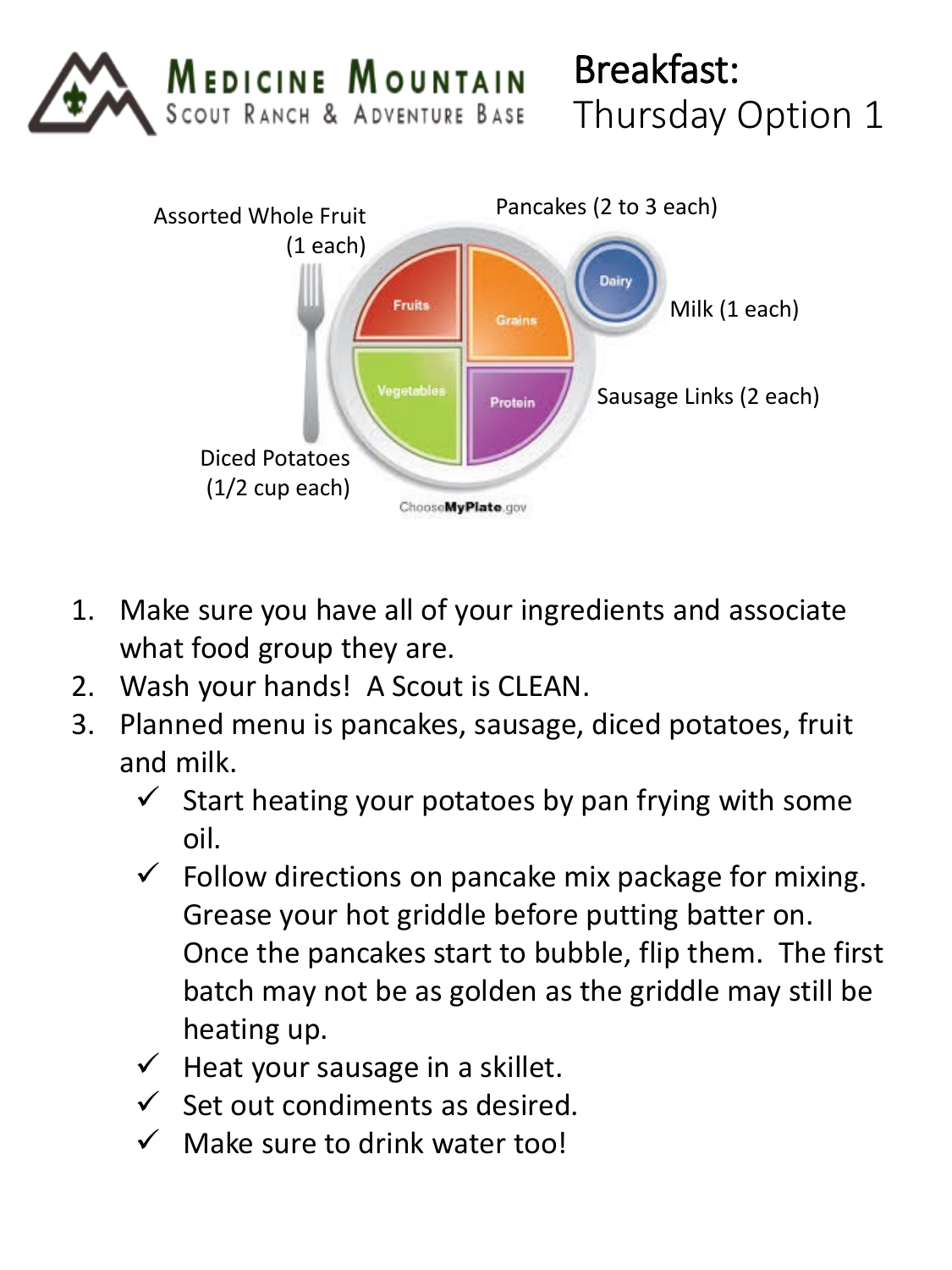

## Breakfast: Thursday Option 2



- 1. Make sure you have all of your ingredients and associate what food group they are.
- 2. Wash your hands! A Scout is CLEAN.
- 3. Planned menu is bacon, french toast sticks, potatoes, fruit and milk.
	- $\checkmark$  Start heating the potatoes by pan frying with some oil.
	- $\checkmark$  Heat bacon in a skillet and remove excess grease.
	- $\checkmark$  Heat French toast on griddle.
	- $\checkmark$  Set out condiments as desired.
	- $\checkmark$  Make sure to drink water too!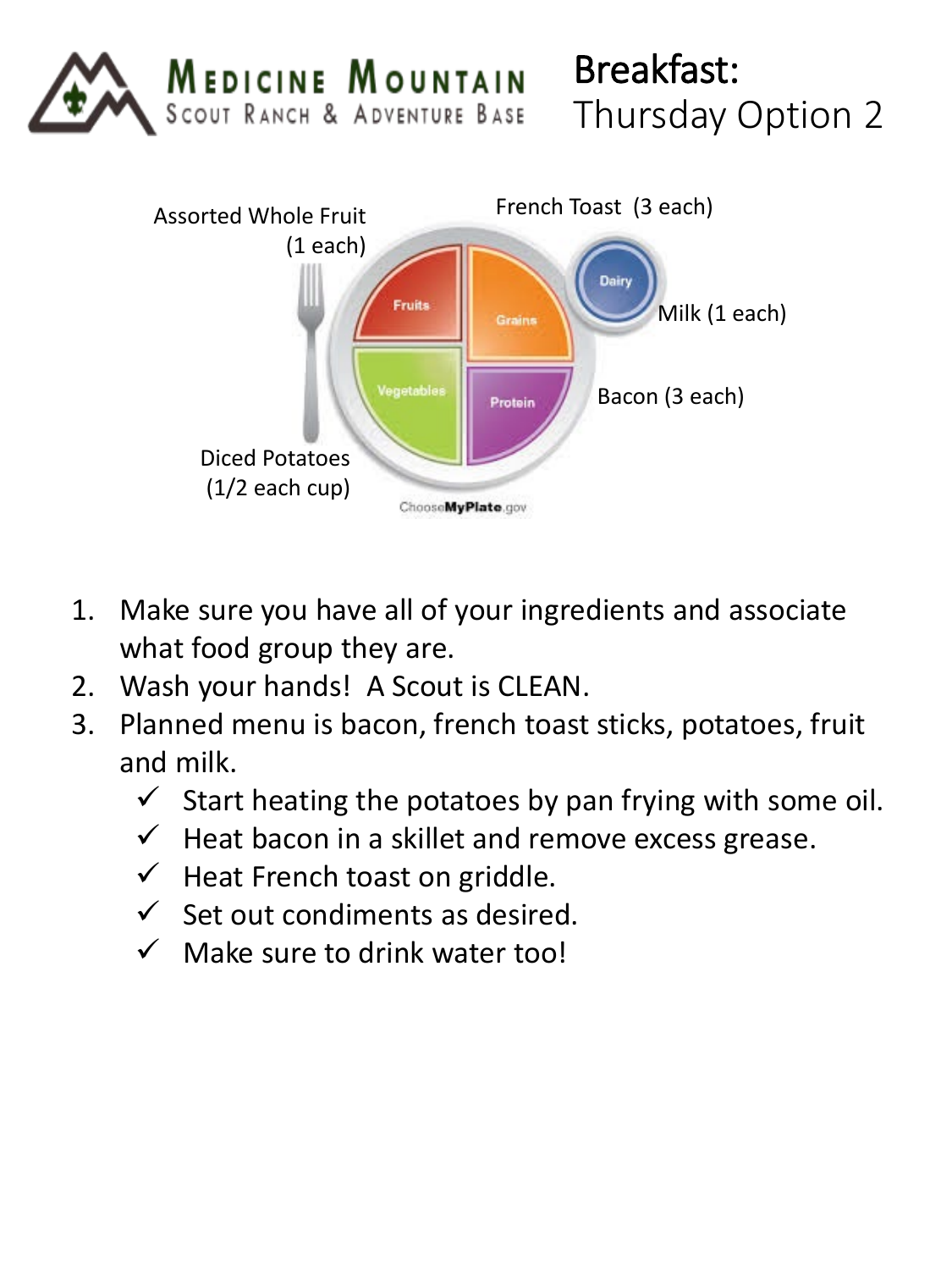

Breakfast: Friday Option 1



- 1. Make sure you have all of your ingredients and associate what food group they are.
- 2. Wash your hands! A Scout is CLEAN.
- 3. Planned menu is egg and cheese muffin sandwich, hashbrowns, fruit and gogurt.
	- $\checkmark$  Start heating your hashbrowns (after hydrating) by pan frying with some oil. Season to taste with salt, pepper or your troop's favorite spice.
	- $\checkmark$  Prepare eggs as your troop desires.
	- $\checkmark$  Toast your muffin on the griddle if desired. Place 1 egg and cheese slice on muffin if desired.
	- $\checkmark$  Set out condiments as desired.
	- $\checkmark$  Make sure to drink water too!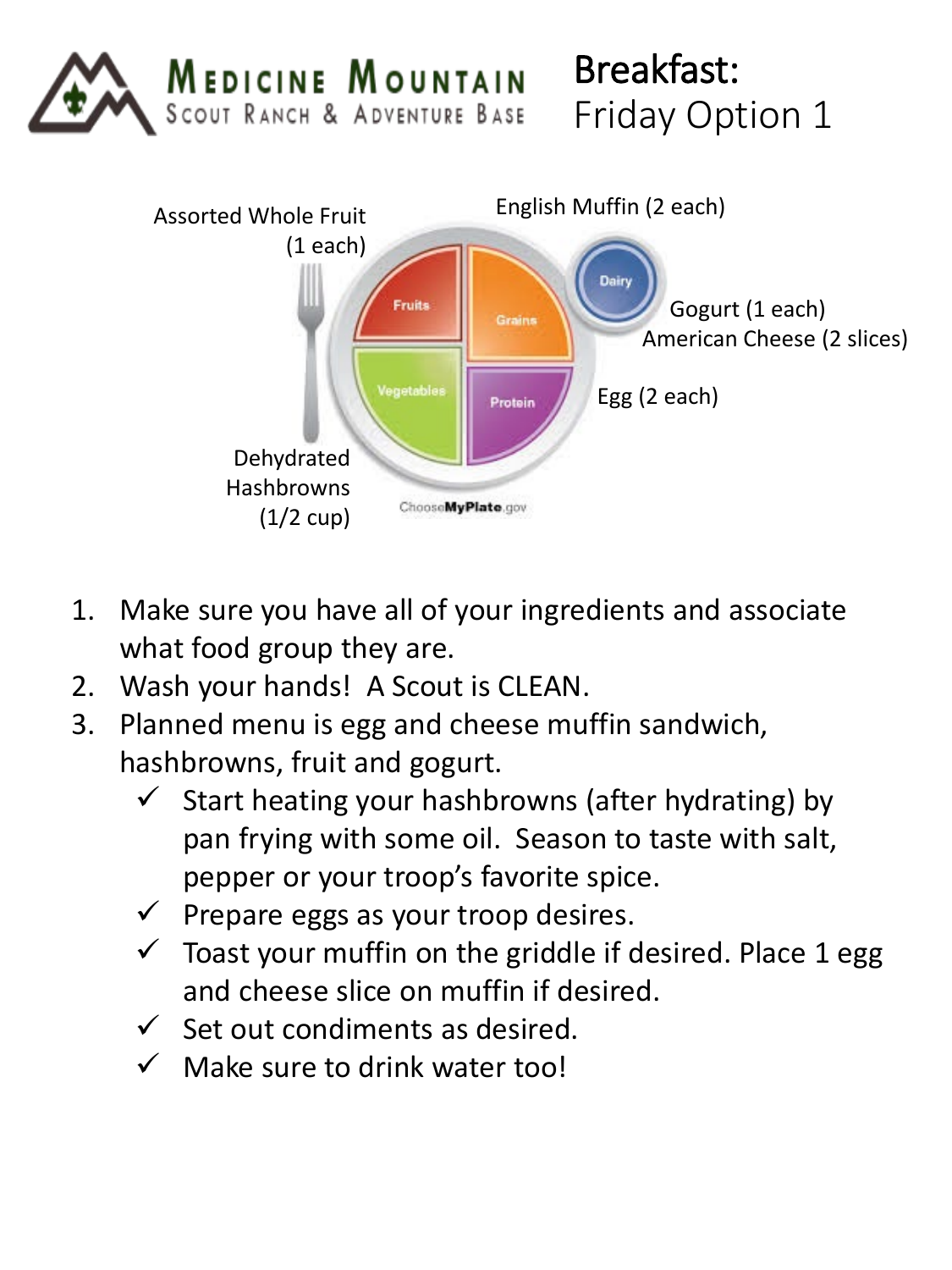

Breakfast: Friday Option 2



- 1. Make sure you have all of your ingredients and associate what food group they are.
- 2. Wash your hands! A Scout is CLEAN.
- 3. Planned menu is biscuits and sausage gravy, hashbrowns, fruit and gogurt.
	- $\checkmark$  Start heating the hashbrowns (after hydrating) by pan frying with some oil. Season to taste with salt, pepper or your troop's favorite spice.
	- $\checkmark$  Heat the sausage gravy in a pot. Stir continuously to prevent burning on the bottom of the pot.
	- $\checkmark$  You can heat the biscuits if desired. Split them in half before pouring gravy on. Portion is 1 ½ biscuits or 3 halves once split.
	- $\checkmark$  Set out condiments as desired.
	- $\checkmark$  Make sure to drink water too!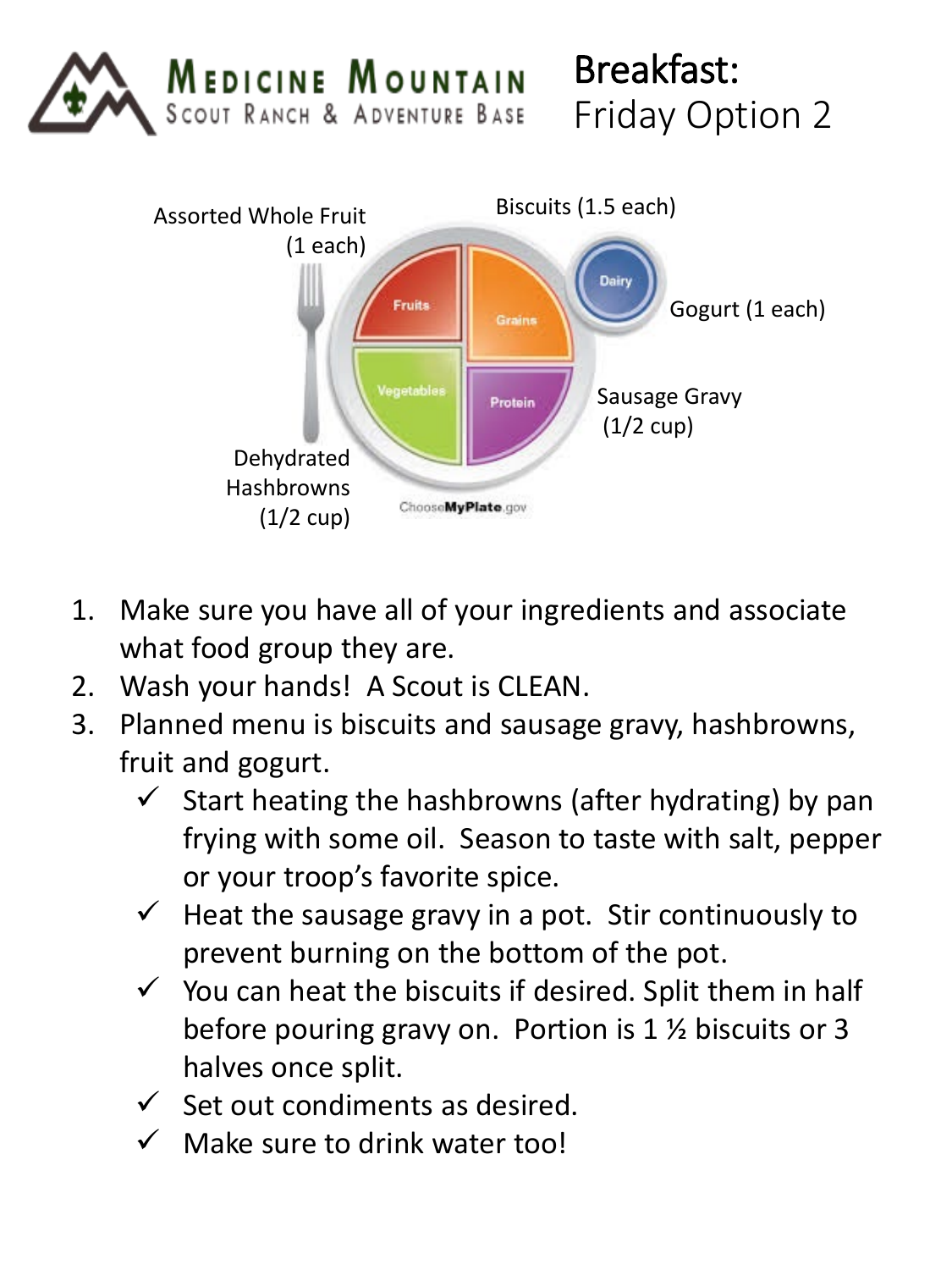



- 1. Make sure you have all of your ingredients and associate what food group they are.
- 2. Wash your hands! A Scout is CLEAN.
- 3. Planned menu is Chicken Sandwich, Green Beans, and Fruit Cocktail.
	- $\checkmark$  Heat chicken on grill or griddle. Flip chicken half way through cooking to heat evenly on both sides.
	- $\checkmark$  Heat green beans in a pot.
	- $\checkmark$  Open fruit and prepare for service.
	- $\checkmark$  Set out condiments as desired.
	- $\checkmark$  Make sure to drink water too!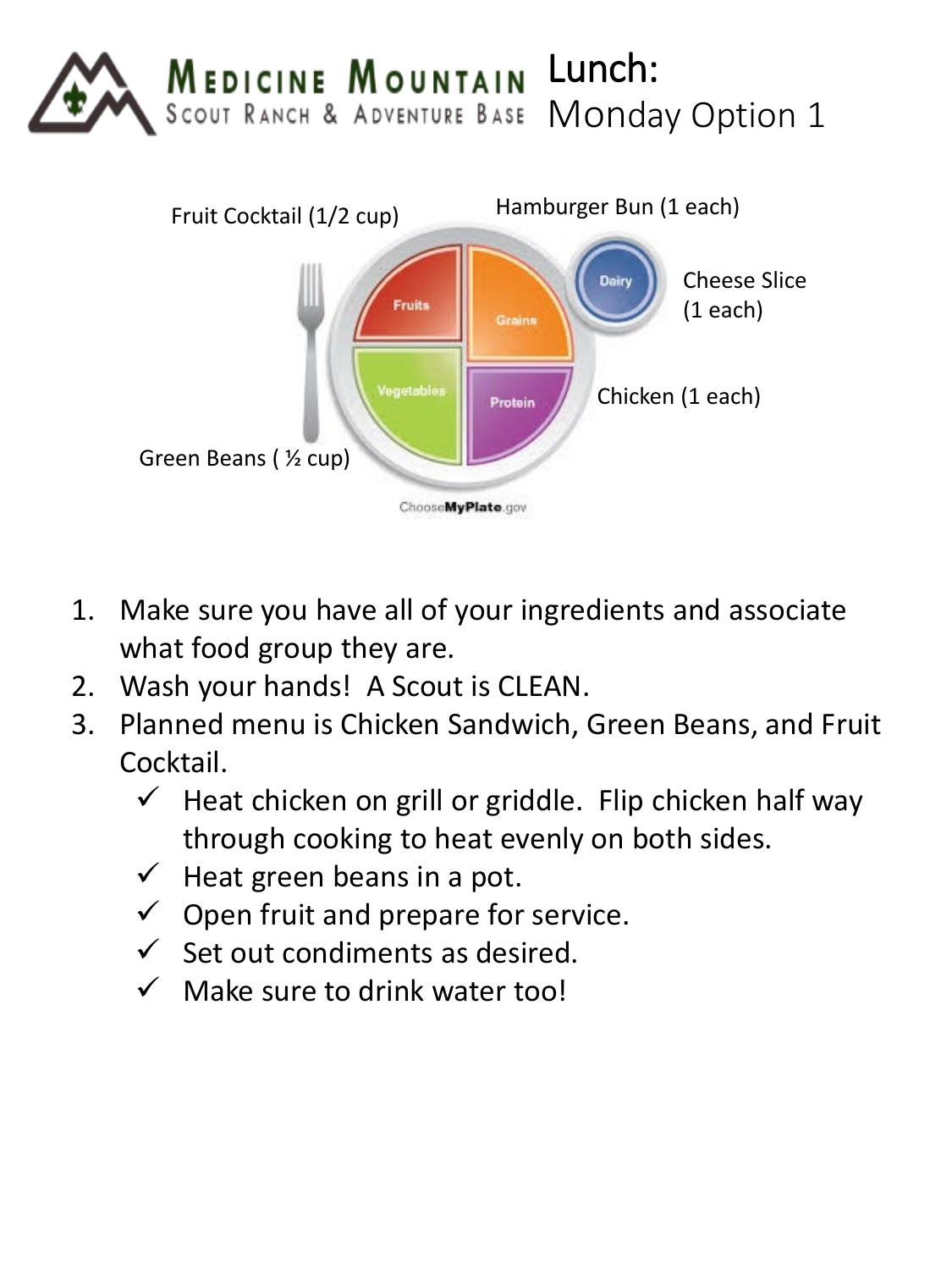



- 1. Make sure you have all of your ingredients and associate what food group they are.
- 2. Wash your hands! A Scout is CLEAN.
- 3. Planned menu is Cheeseburger, Green Beans, and Fruit Cocktail.
	- $\checkmark$  Cook burger on a grill. Flip patty half way through cooking to heat evenly on both sides.
	- $\checkmark$  Heat green beans in a pot.
	- $\checkmark$  Open fruit and prepare for service.
	- $\checkmark$  Set out condiments as desired.
	- $\checkmark$  Make sure to drink water too!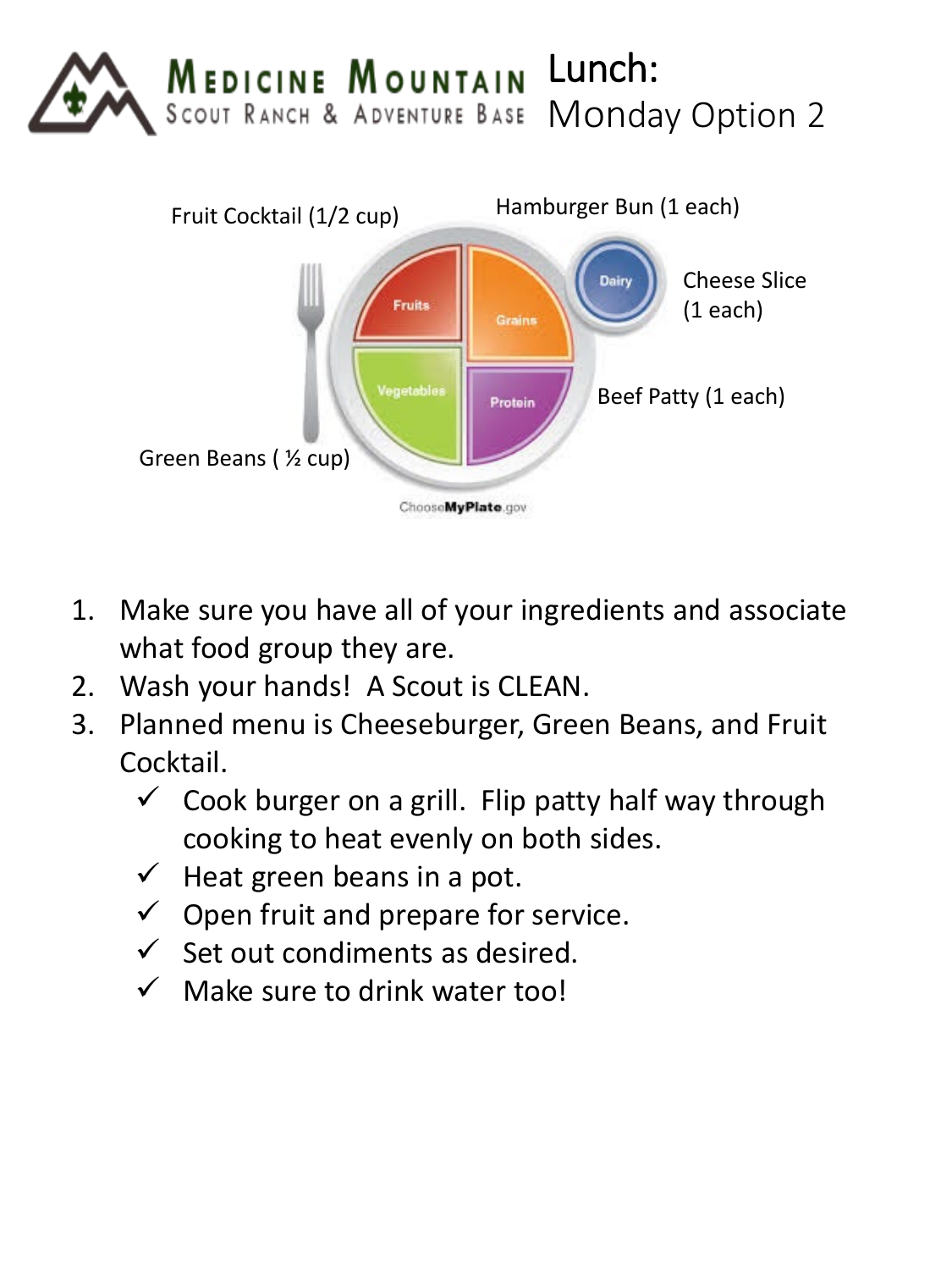



- 1. Make sure you have all of your ingredients and associate what food group they are.
- 2. Wash your hands! A Scout is CLEAN.
- 3. Planned menu is soft tacos and applesauce.
	- $\checkmark$  Heat Ground Beef in a pot and stir often. Once Browned stir in Taco Seasoning (if applicable). Build taco by placing taco meat, cheese and lettuce inside the soft shell.
	- $\checkmark$  Open fruit and prepare for service.
	- $\checkmark$  Set out condiments as desired.
	- $\checkmark$  Make sure to drink water too!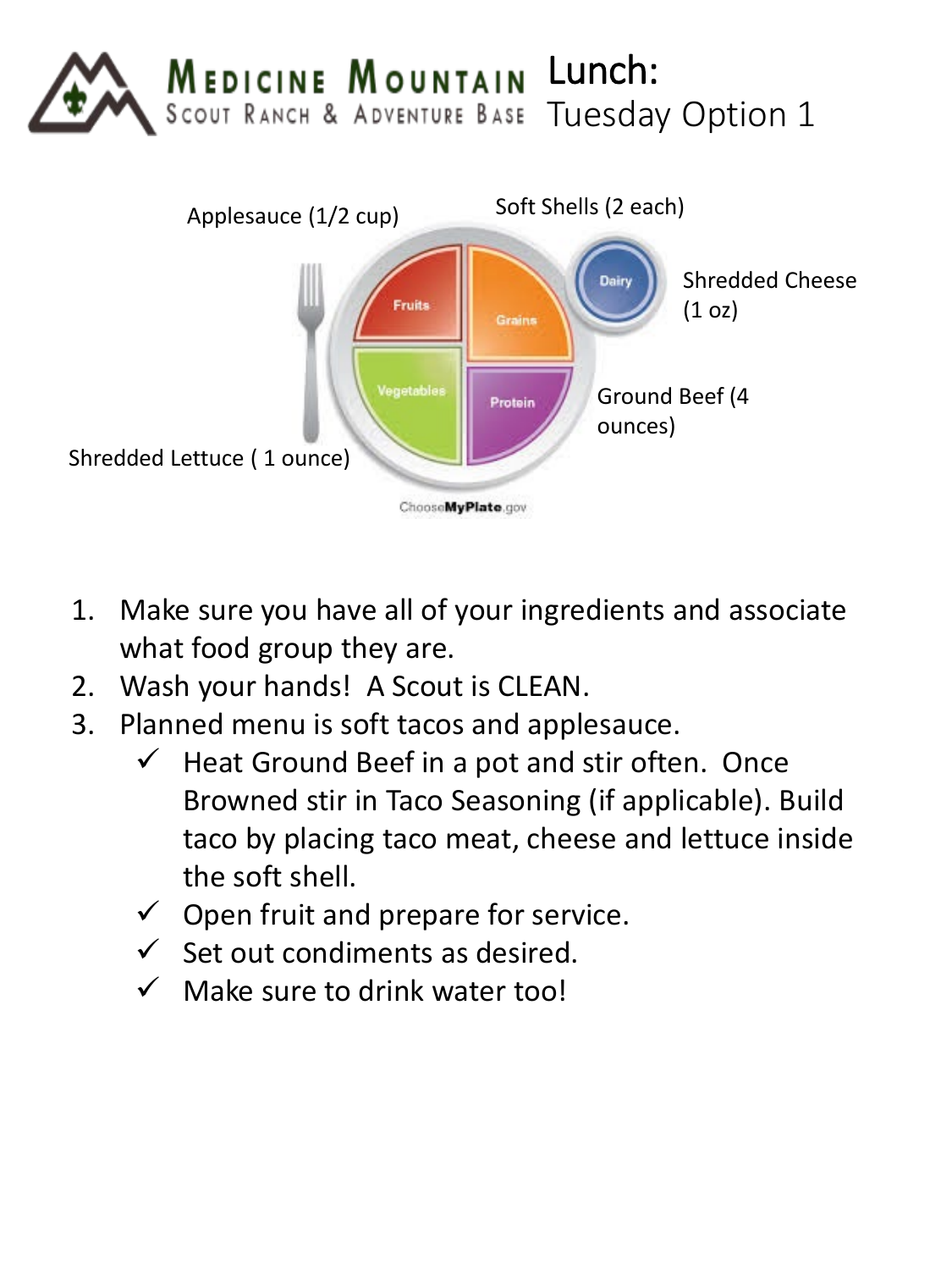



- 1. Make sure you have all of your ingredients and associate what food group they are.
- 2. Wash your hands! A Scout is CLEAN.
- 3. Planned menu is chicken wraps with applesauce.
	- $\checkmark$  Chicken is pre-cooked. Heat if you wish. Build your wrap by placing chicken in the soft shell and add cheese and lettuce and fold in half.
	- $\checkmark$  Open fruit and prepare for service.
	- $\checkmark$  Set out condiments as desired.
	- $\checkmark$  Make sure to drink water too!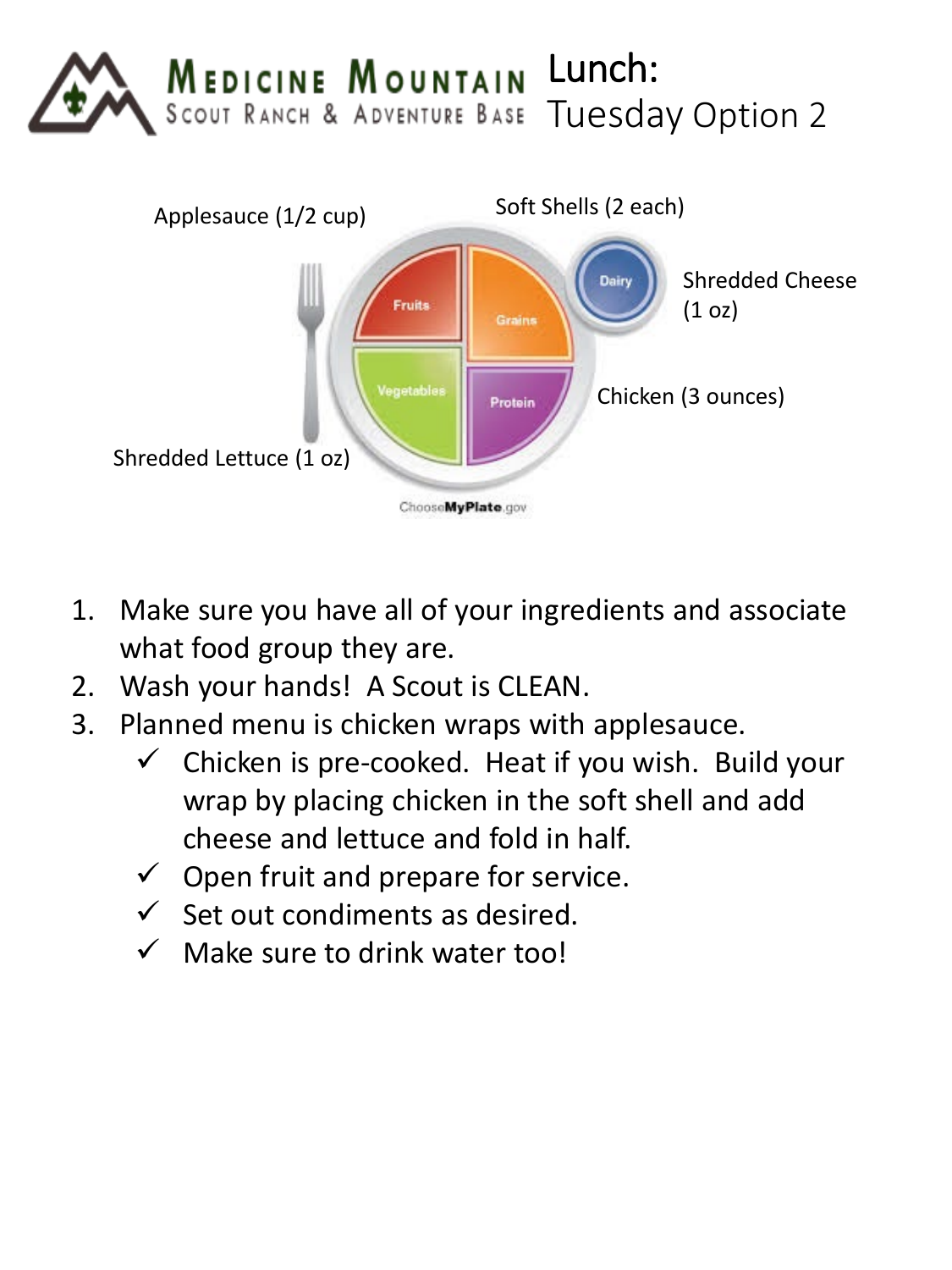



- 1. Make sure you have all of your ingredients and associate what food group they are.
- 2. Wash your hands! A Scout is CLEAN.
- 3. Planned menu is deli sandwich, carrots, fruit cup, and special treat of a cookie (not a food group $\circledcirc$ ).
	- $\checkmark$  Build your sandwich by placing 2 slices of meat and 1 slice of cheese on each sandwich. Only want one sandwich? Load up your portion of meat and cheese for one. Use condiments from the staple list if desired.
	- $\checkmark$  Distribute carrots, fruit cups and cookie to each scout.
	- $\checkmark$  Make sure to drink water too!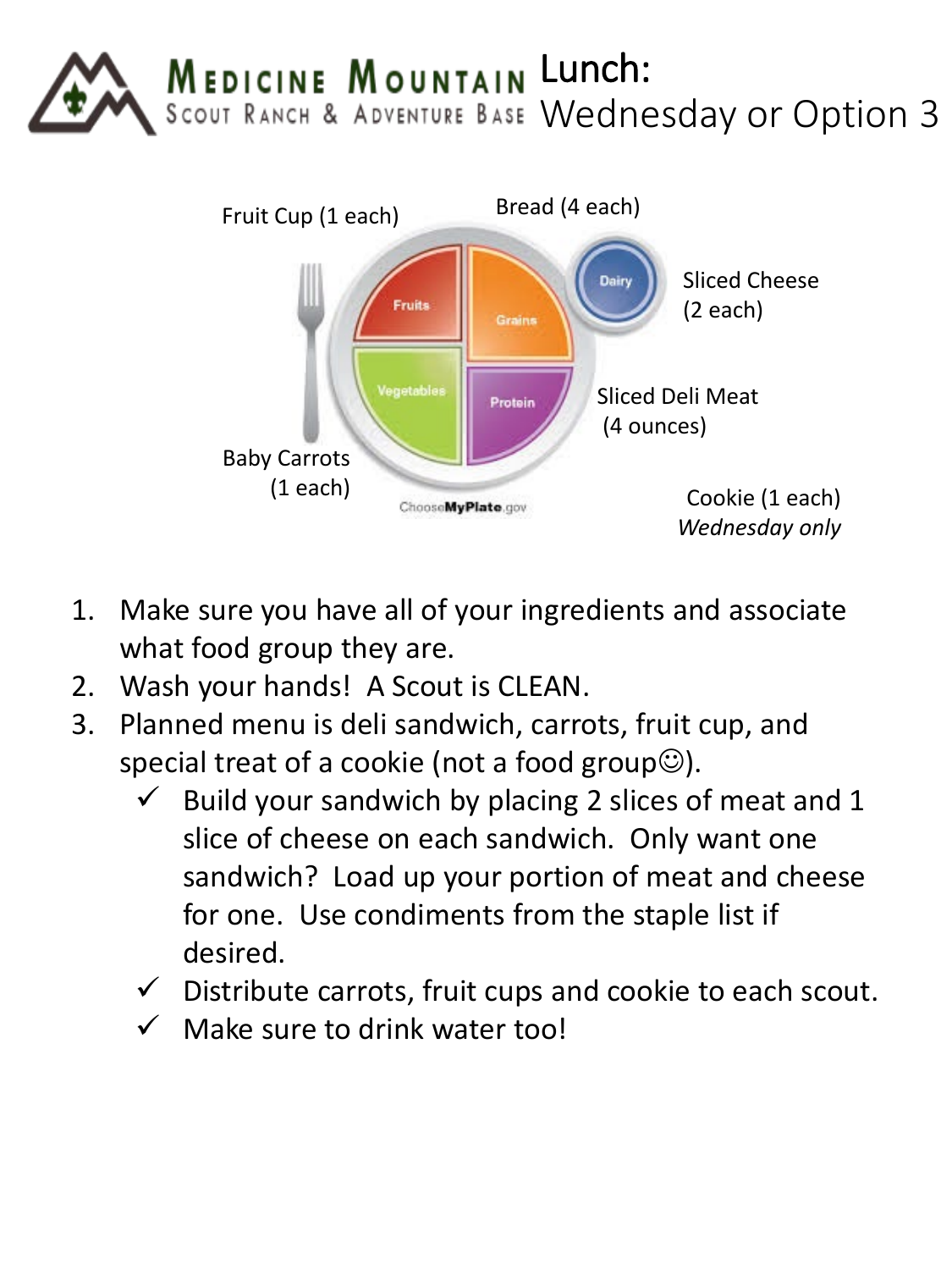



- 1. Make sure you have all of your ingredients and associate what food group they are.
- 2. Wash your hands! A Scout is CLEAN.
- 3. Planned menu is meatball subs with peaches and peas.
	- $\checkmark$  Heat marinara in a pot. Heat meatballs in a skillet and once heated add them to the marinara.
	- $\checkmark$  Build your sandwich by placing 3 sauced meatballs in the hot dog bun and sprinkle with cheese.
	- $\checkmark$  Heat vegetable in pot.
	- $\checkmark$  Open fruit and prepare for service.
	- $\checkmark$  Set out condiments as desired.
	- $\checkmark$  Make sure to drink water too!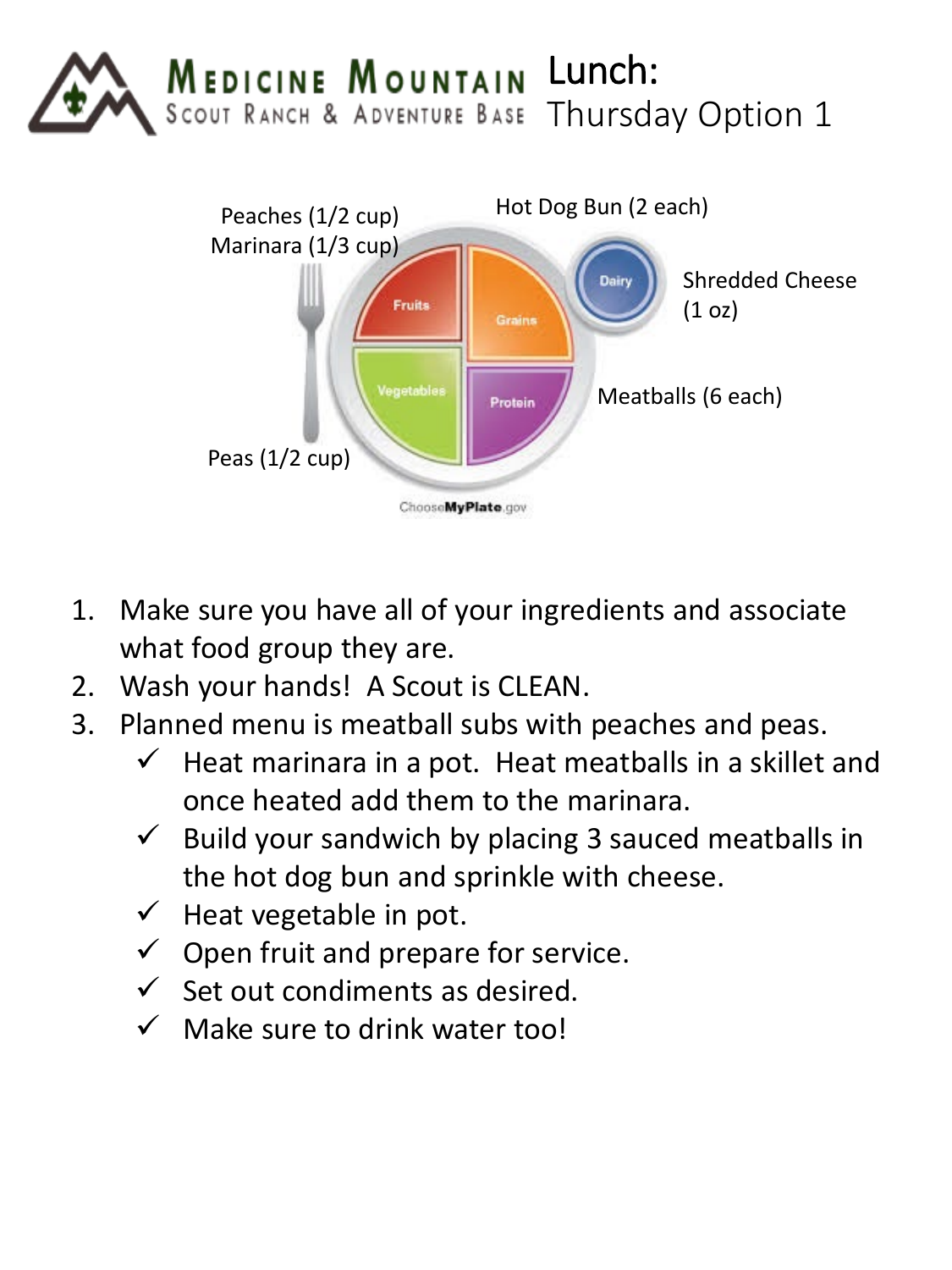



- 1. Make sure you have all of your ingredients and associate what food group they are.
- 2. Wash your hands! A Scout is CLEAN.
- 3. Planned menu is hot dogs with peaches, peas and string cheese.
	- $\checkmark$  Heat hot dogs in a pot of water or on a grill.
	- $\checkmark$  Build your sandwich by placing hot dog in the hot dog bun.
	- $\checkmark$  Heat vegetable in pot.
	- $\checkmark$  Open fruit and prepare for service.
	- $\checkmark$  Set out condiments as desired.
	- $\checkmark$  Make sure to drink water too!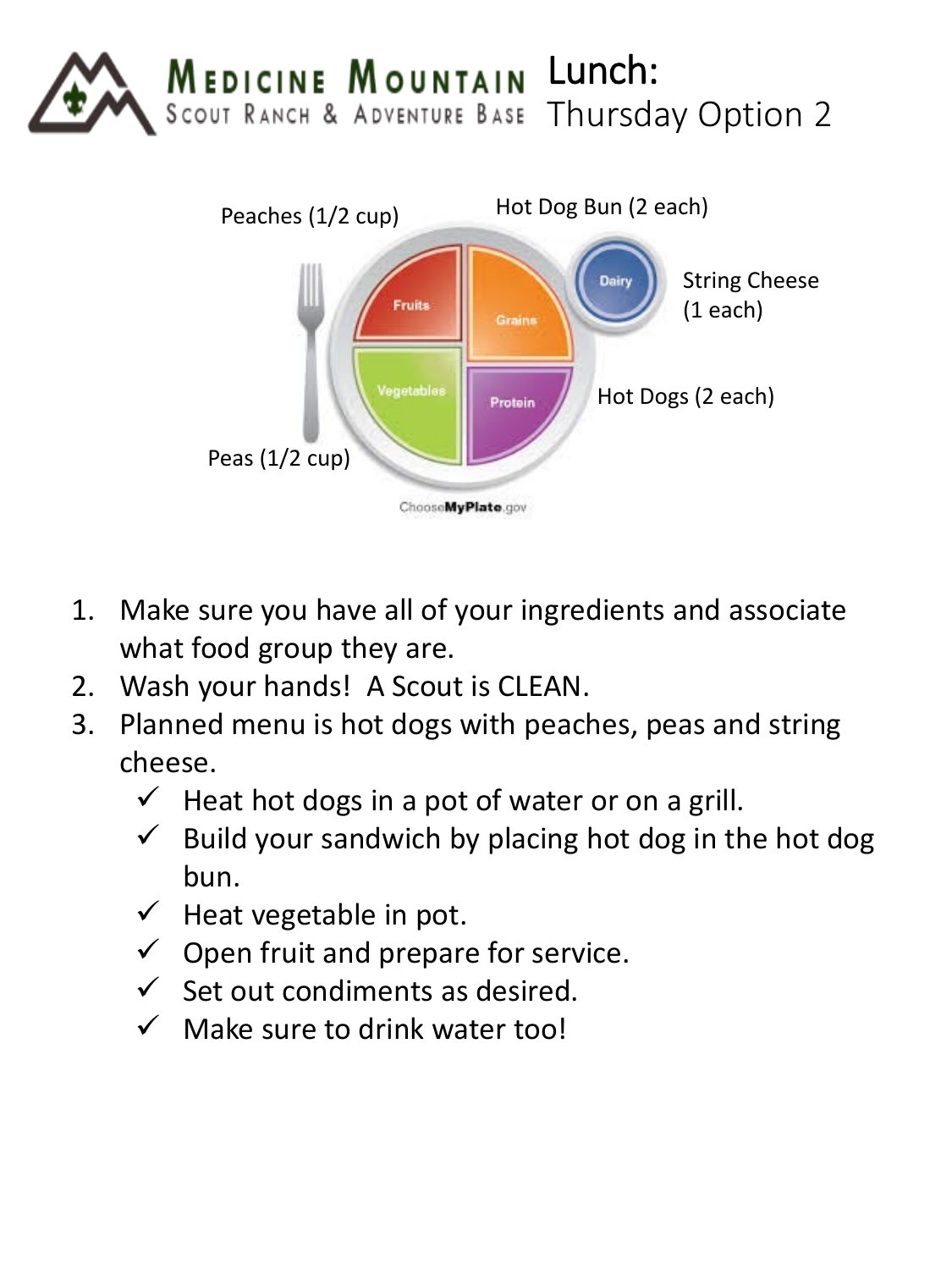



- 1. Make sure you have all of your ingredients and associate what food group they are.
- 2. Wash your hands! A Scout is CLEAN.
- 3. Planned menu is sloppy joes, corn and pears.
	- $\checkmark$  Heat beef in a skillet. Heat sloppy joe sauce in a pot. When beef is done, drain excess juice and add to sloppy joe sauce. Let simmer for 5 to 10 minutes.
	- $\checkmark$  Build your sandwich by placing 1/3 cup of sloppy joe and one slice of cheese on each bun.
	- $\checkmark$  Heat vegetable in pot.
	- $\checkmark$  Open fruit and prepare for service.
	- $\checkmark$  Set out condiments as desired.
	- $\checkmark$  Make sure to drink water too!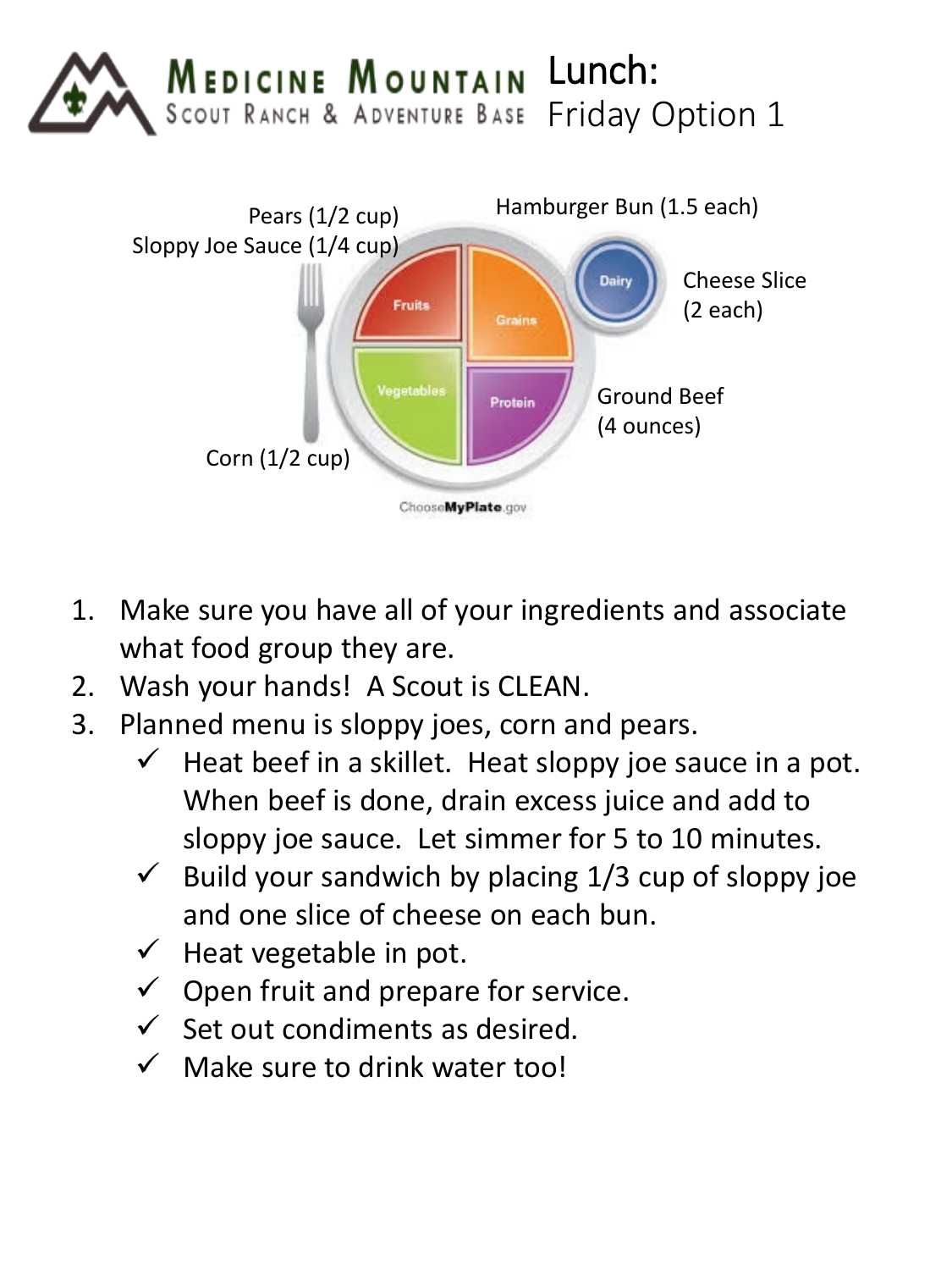



- 1. Make sure you have all of your ingredients and associate what food group they are.
- 2. Wash your hands! A Scout is CLEAN.
- 3. Planned menu is Chicken Noodle Soup, Grilled Cheese, corn and pears.
	- $\checkmark$  Butter Bread lay in skillet. Place 2 slices of cheese on bread in skillet, then place 2<sup>nd</sup> slice of bread on top of cheese buttered side down. Flip grilled cheese to brown on both sides.
	- $\checkmark$  Heat Soup according to directions on can. Stir until heated through.
	- $\checkmark$  Heat vegetable in a pot.
	- $\checkmark$  Open fruit and prepare for service.
	- $\checkmark$  Set out condiments as desired.
	- $\checkmark$  Make sure to drink water too!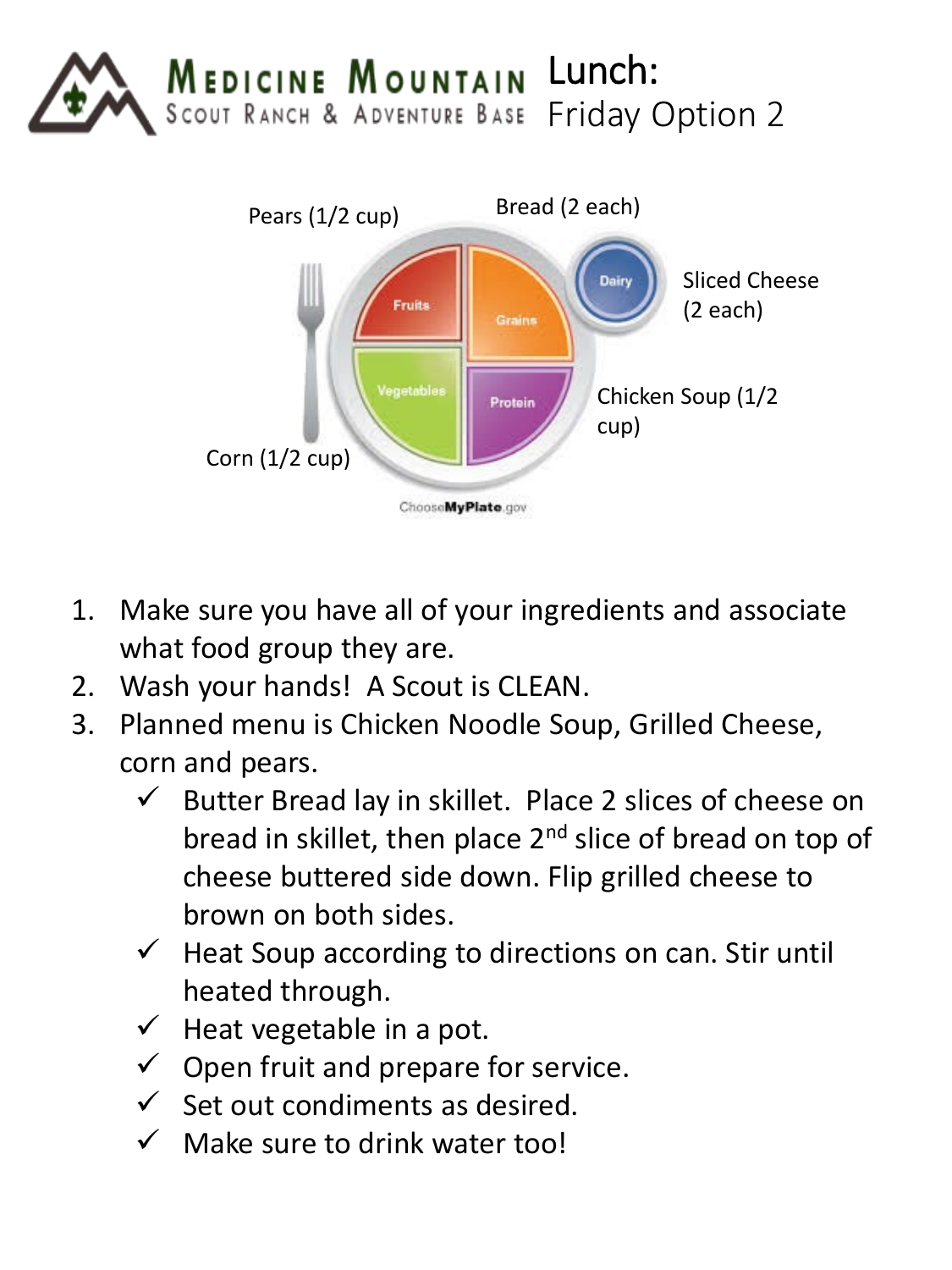



- 1. Make sure you have all of your ingredients and associate what food group they are.
- 2. Wash your hands! A Scout is CLEAN.
- 3. Planned menu is hot dogs, corn, baked beans, and watermelon.
	- $\checkmark$  Cook hot dogs by troop's method of choice.
	- $\checkmark$  Heat baked beans in a pot.
	- $\checkmark$  Bring a pot of water to a boil and then place corn in and cook until tender.
	- $\checkmark$  If not already cut for you, cut watermelon in troop's desired form.
	- $\checkmark$  Set out condiments as desired.
	- $\checkmark$  Make sure to drink water too!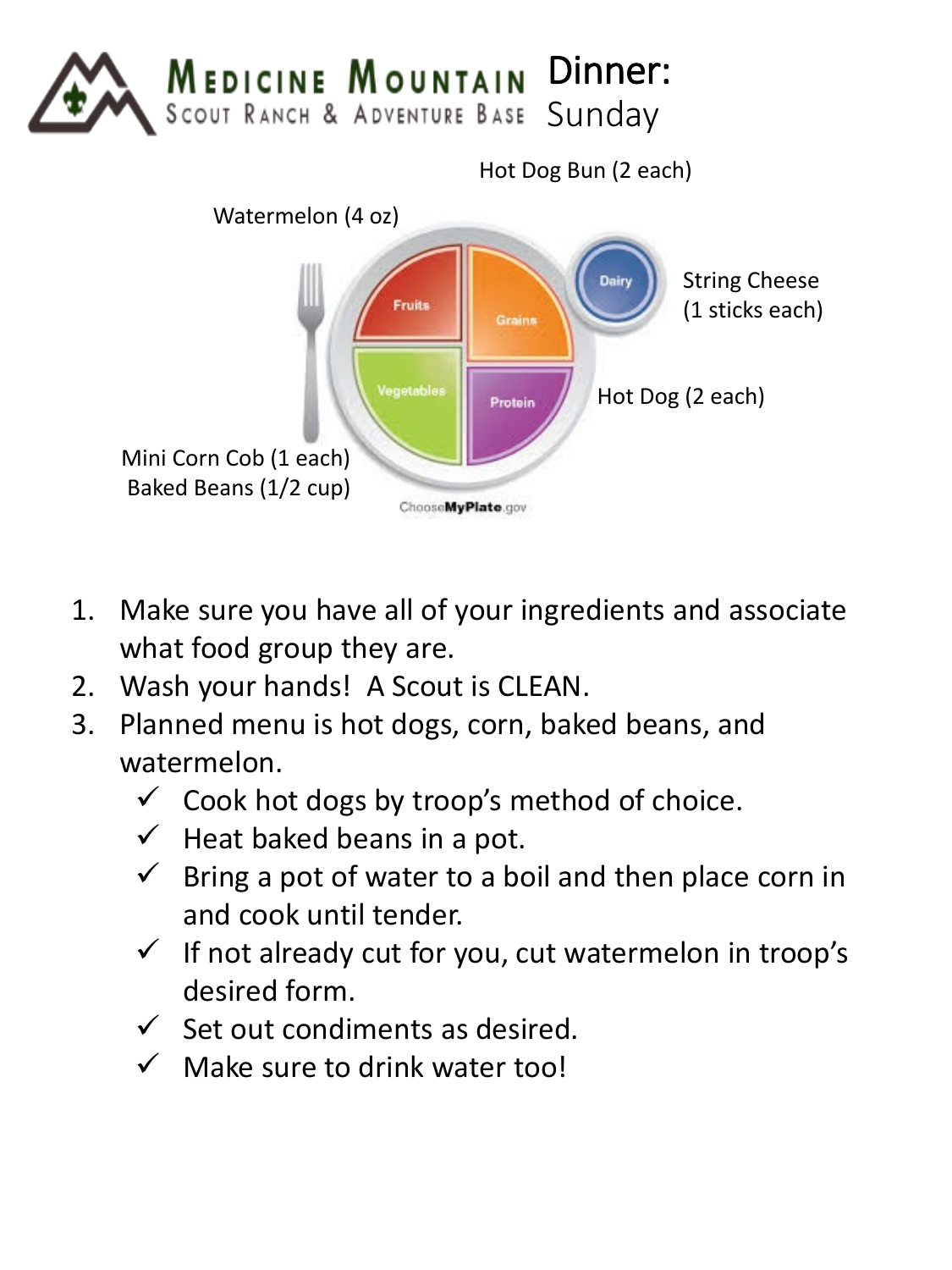



- 1. Make sure you have all of your ingredients and associate what food group they are.
- 2. Wash your hands! A Scout is CLEAN.
- 3. Planned menu is spaghetti with meat sauce, green beans and fruit cocktail.
	- $\checkmark$  Heat marinara in a pot stirring often to prevent burning.
	- $\checkmark$  Brown beef in a skillet and drain excess liquid before adding it to the marinara.
	- $\checkmark$  Bring a pot of water to a boil and add spaghetti and cook until tender.
	- $\checkmark$  Heat vegetable in pot.
	- $\checkmark$  Open fruit and prepare for service.
	- $\checkmark$  Set out condiments as desired.
	- $\checkmark$  Make sure to drink water too!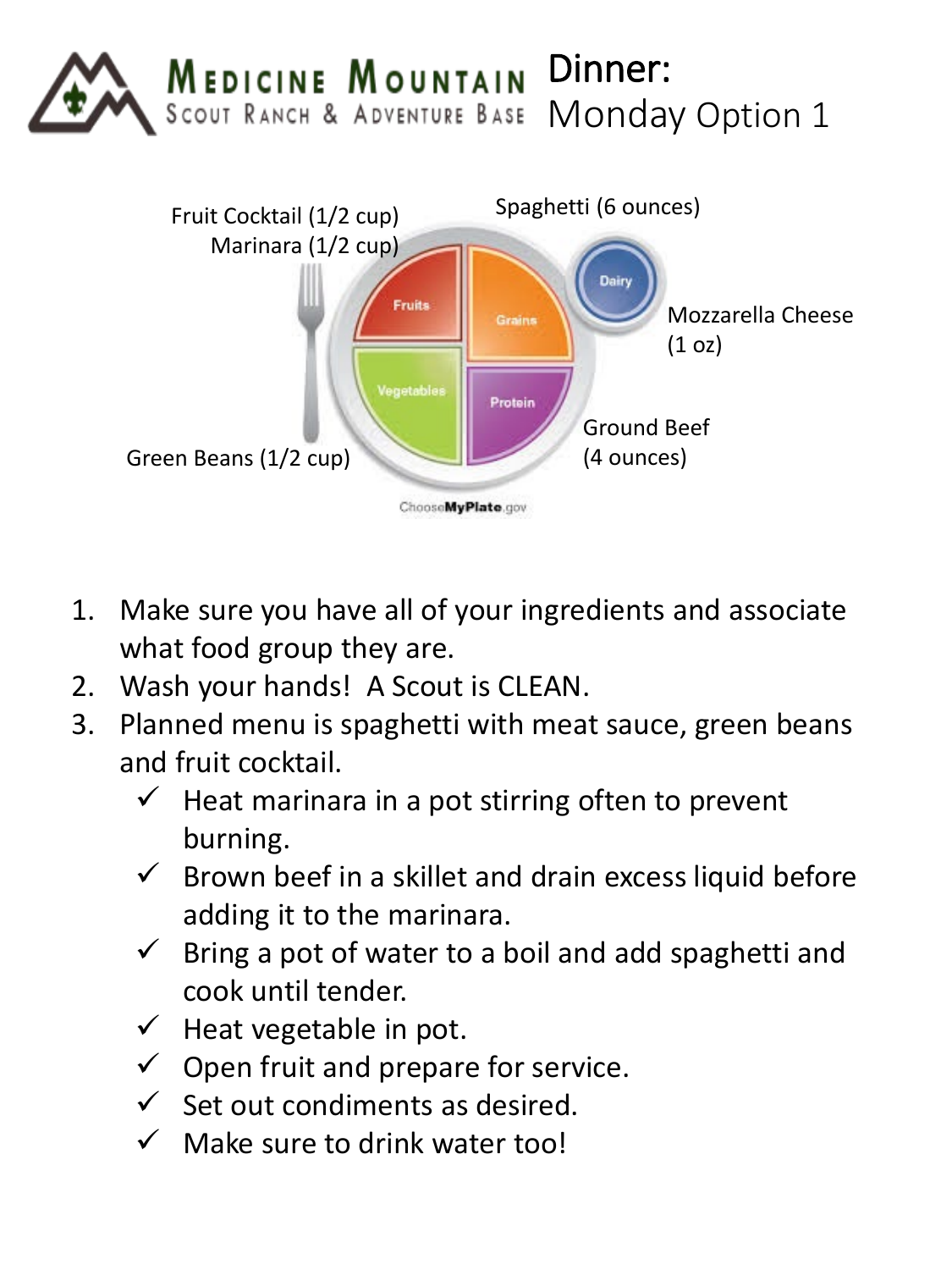



- 1. Make sure you have all of your ingredients and associate what food group they are.
- 2. Wash your hands! A Scout is CLEAN.
- 3. Planned menu is grilled chicken parmesan, spaghetti, green beans, and fruit cocktail.
	- $\checkmark$  Heat marinara in a pot stirring often to prevent burning
	- $\checkmark$  Cook chicken on a grill or skillet. Flip halfway to cook evenly.
	- $\checkmark$  Bring a pot of water to a boil and add spaghetti and cook until tender.
	- $\checkmark$  Heat vegetable in pot.
	- $\checkmark$  Open fruit and prepare for service.
	- $\checkmark$  Place spaghetti on plate, chicken on top, pour sauce on top of chicken and sprinkle cheese on top.
	- $\checkmark$  Set out condiments as desired.
	- $\checkmark$  Make sure to drink water too!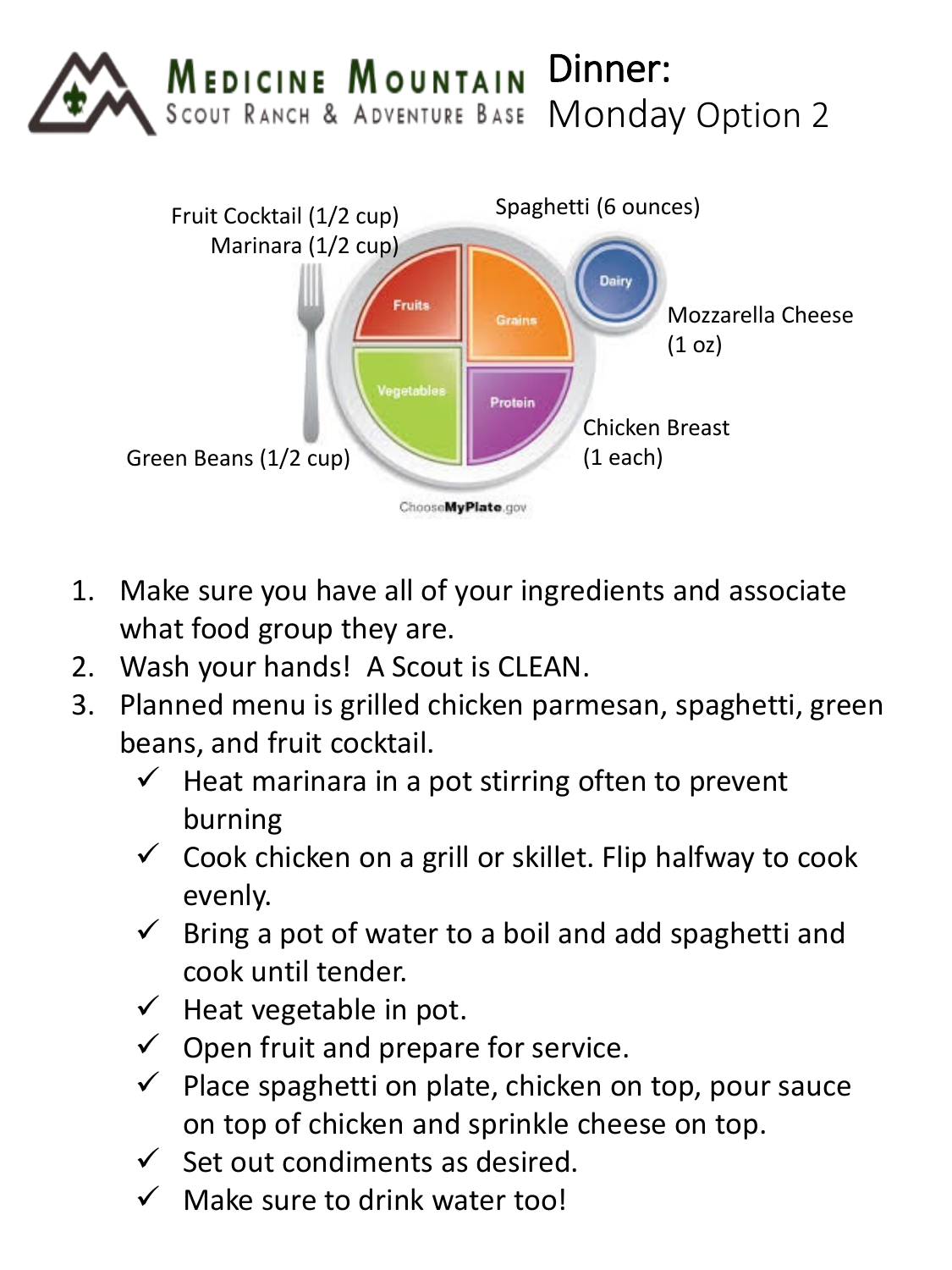



- 1. Make sure you have all of your ingredients and associate what food group they are.
- 2. Wash your hands! A Scout is CLEAN.
- 3. Planned menu is sweet & sour chicken stir fry, rice, pears and string cheese.
	- $\checkmark$  Cut chicken into small cubes and cook in a skillet. If desired, season to taste. Add sauce.
	- $\checkmark$  Measure 1 part rice to 2 parts water (1 cup rice, 2 cups of water). Bring water to a boil and then add rice and reduce to a simmer. Cover and reduce heat to low and cook for approximately 18 minutes. Try not to check too often as when you lift the lid, the steam escapes and that will affect the rice. When rice is done, you should be able to fluff with a fork.
	- $\checkmark$  Heat vegetable in pot with a little water for steam. Once cooked, add to chicken/sauce.
	- $\checkmark$  Open fruit and prepare for service.
	- Set out condiments as desired.
	- Make sure to drink water too!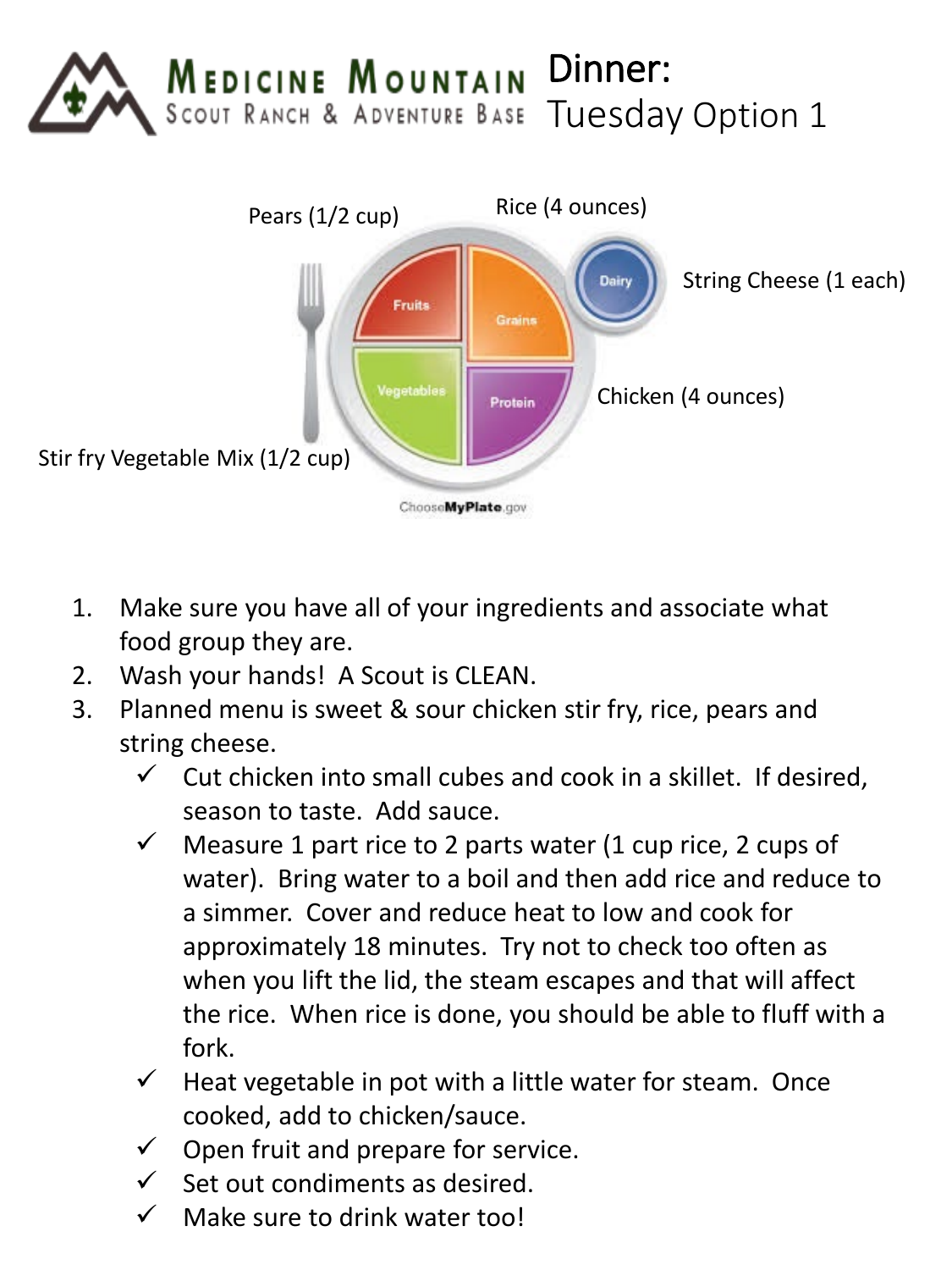



- 1. Make sure you have all of your ingredients and associate what food group they are.
- 2. Wash your hands! A Scout is CLEAN.
- 3. Planned menu is Teriyaki Pork Stir Fry, rice, pears and string cheese.
	- $\checkmark$  Cut pork into cubes or slices and cook in a skillet. Add sauce.
	- $\checkmark$  Measure 1 part rice to 2 parts water (1 cup rice, 2 cups of water). Bring water to a boil and then add rice and reduce to a simmer. Cover and reduce heat to low and cook for approximately 18 minutes. Try not to check too often as when you lift the lid, the steam escapes and that will affect the rice. When rice is done, you should be able to fluff with a fork.
	- $\checkmark$  Heat vegetable in pot with a little water for a steam.
	- $\checkmark$  Open fruit and prepare for service.
	- $\checkmark$  Set out condiments as desired.
	- $\checkmark$  Make sure to drink water too!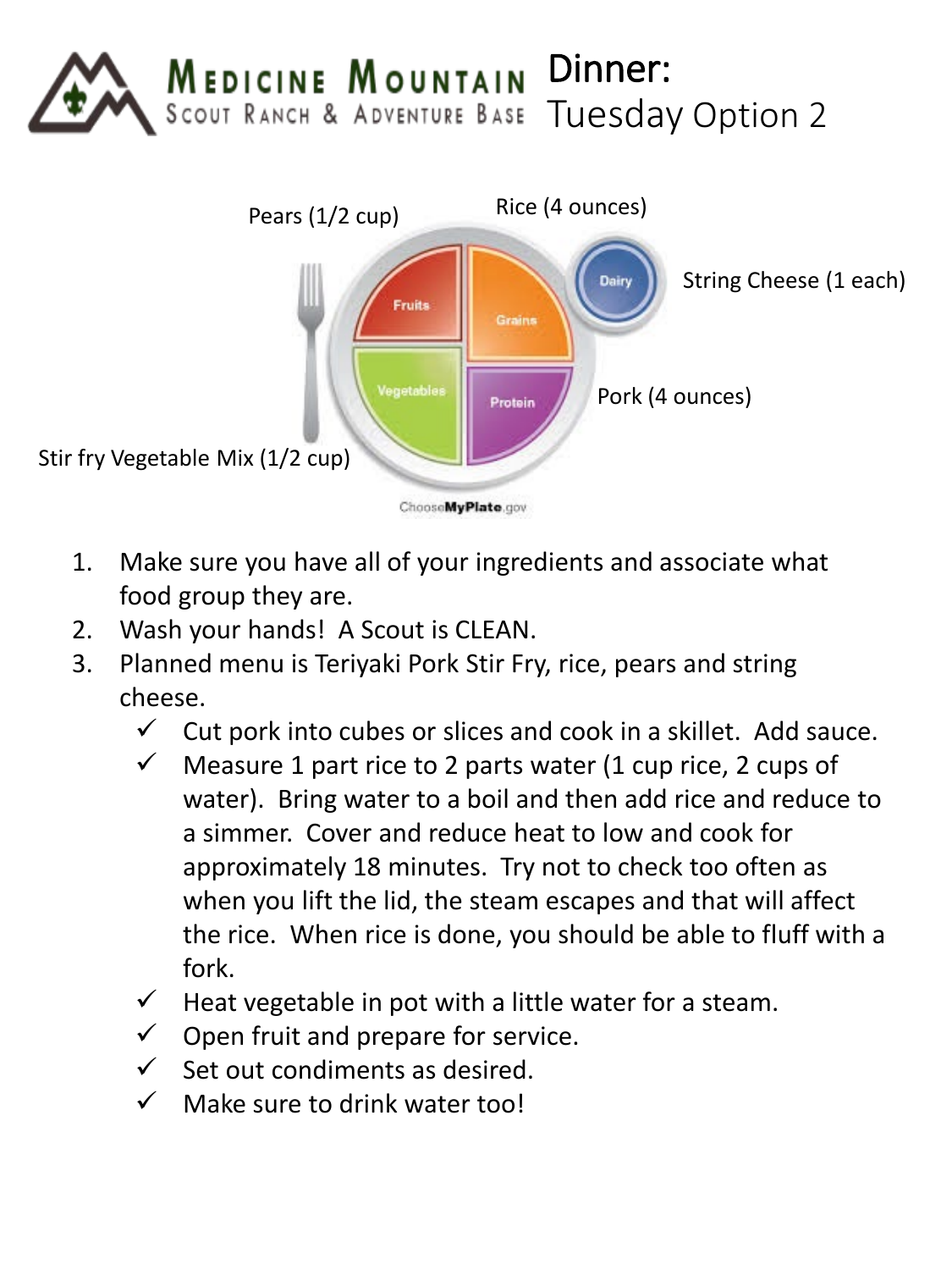



- 1. Make sure you have all of your ingredients and associate what food group they are.
- 2. Wash your hands! A Scout is CLEAN.
- 3. Planned menu is Chili con Carne with mashed potatoes, salad with cheese, peaches, and biscuit.
	- $\checkmark$  Heat beef in a skillet. Rinse Kidney beans and then add to a pot with the beef and diced tomatoes. Season as desired. You may need to add water depending on desired consistency.
	- $\checkmark$  Make mashed potatoes according to package. Season with spices of your choice.
	- $\checkmark$  Place salad mix in a serving bowl.
	- $\checkmark$  Open fruit and prepare for service.
	- $\checkmark$  Set out condiments as desired.
	- $\checkmark$  Make sure to drink water too!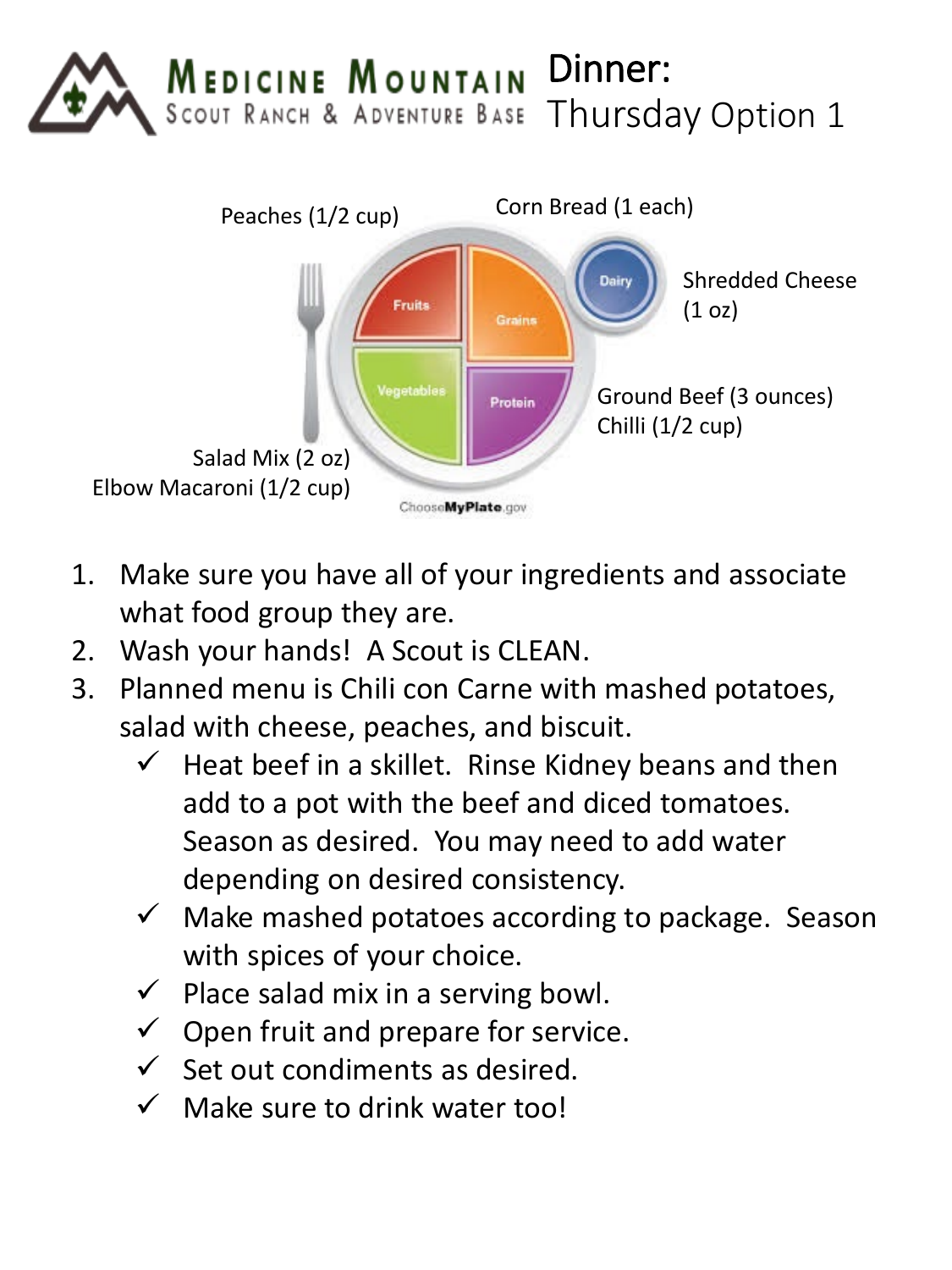



- 1. Make sure you have all of your ingredients and associate what food group they are.
- 2. Wash your hands! A Scout is CLEAN.
- 3. Planned menu is BBQ Chicken with mashed potatoes, salad, peaches, biscuit and string cheese.
	- $\checkmark$  Cook chicken on a grill and baste with BBQ Sauce.
	- $\checkmark$  Make mashed potatoes according to package. Season with spices of your choice.
	- $\checkmark$  Place salad in a serving bowl.
	- $\checkmark$  Open fruit and prepare for service.
	- $\checkmark$  Set out condiments as desired.
	- $\checkmark$  Make sure to drink water too!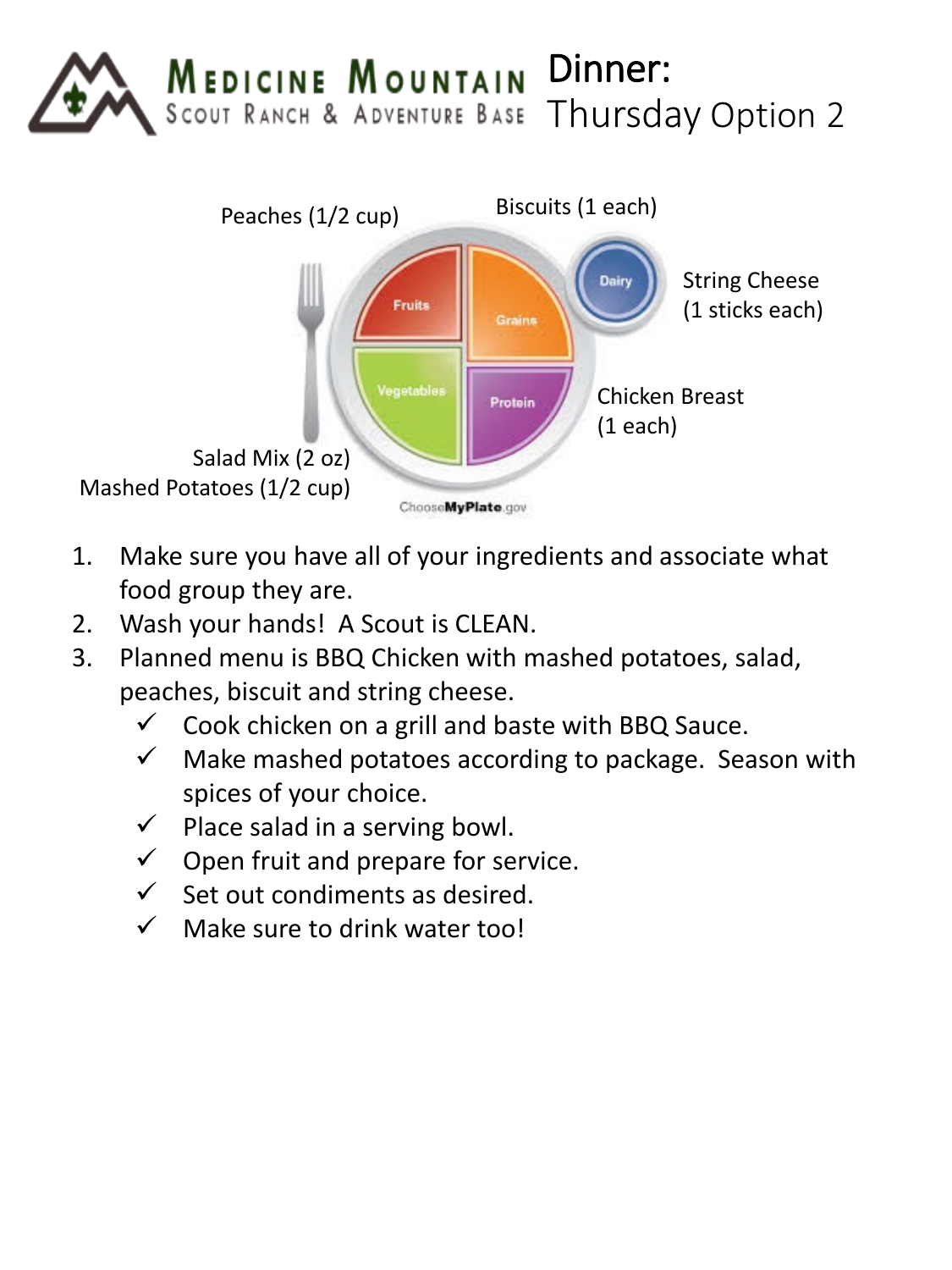



- 1. Make sure you have all of your ingredients and associate what food group they are.
- 2. Wash your hands! A Scout is CLEAN.
- 3. Planned menu is steak, baked potato, salad, dinner roll, and Smores.
	- $\checkmark$  Wash potato and use a fork to poke holes in it. If desired, rub oil on potato and season it. Wrap it in foil and cook in coals.
	- $\checkmark$  Cook steaks on a grill or griddle.
	- $\checkmark$  Put salad in a serving dish.
	- $\checkmark$  Set out condiments as desired.
	- $\checkmark$  Make sure to drink water too!